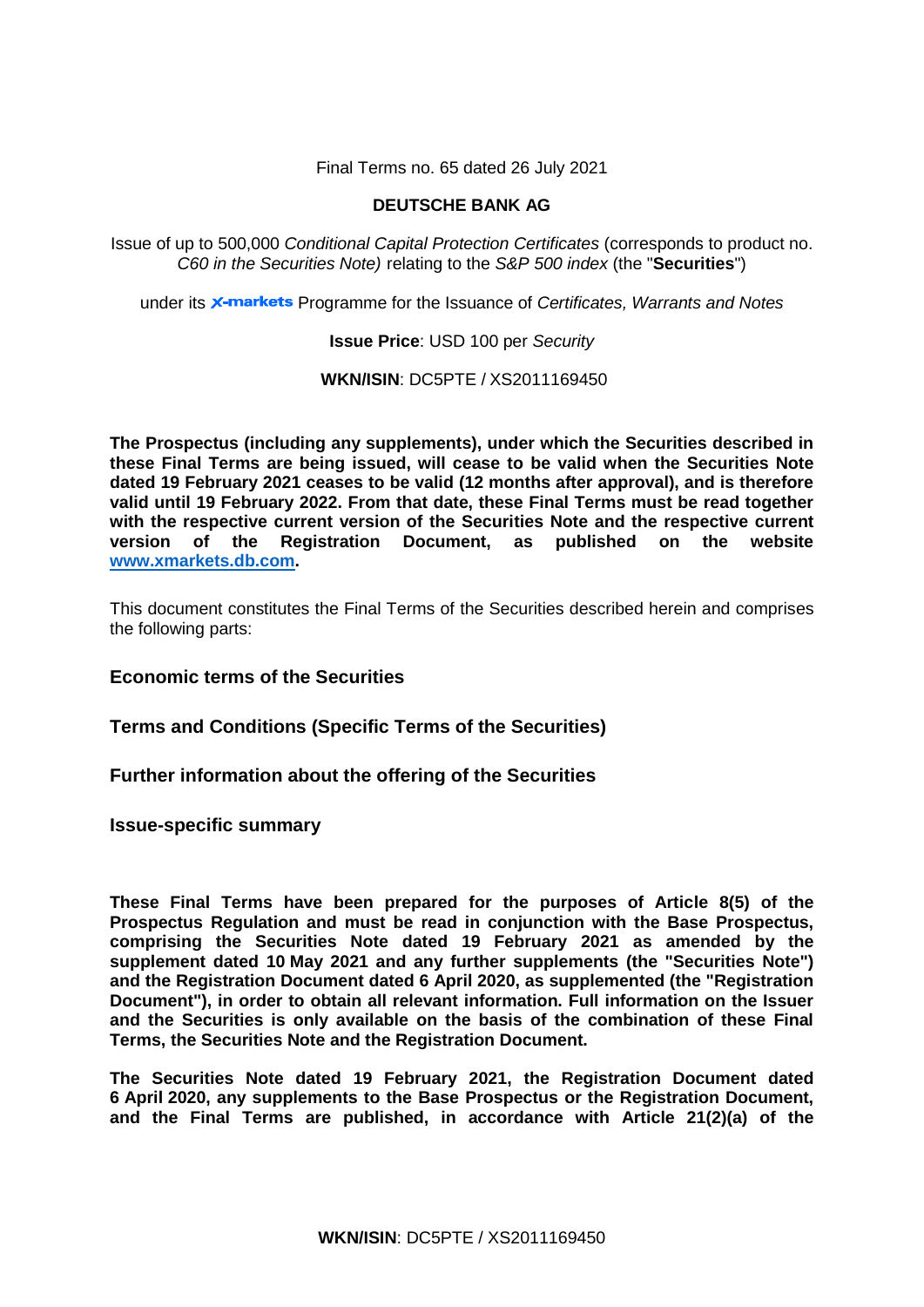**Prospectus Regulation, in electronic form on the Issuer's website [\(www.xmarkets.db.com\)](http://www.xmarkets.db.com/).**

**In addition, the Securities Note dated 19 February 2021 and the Registration Document dated 6 April 2020 and any supplements to the Base Prospectus or the Registration Document shall be available free of charge at the registered office of the Issuer, Deutsche Bank AG, Mainzer Landstrasse 11-17, 60329 Frankfurt am Main, and its Milan branch, Via Filippo Turati 27, 20121 Milan, Italy.**

# **A summary of the individual issuance is annexed to the Final Terms.**

Terms not otherwise defined herein shall have the meaning given in the General Conditions of the Securities set out in the Terms and Conditions.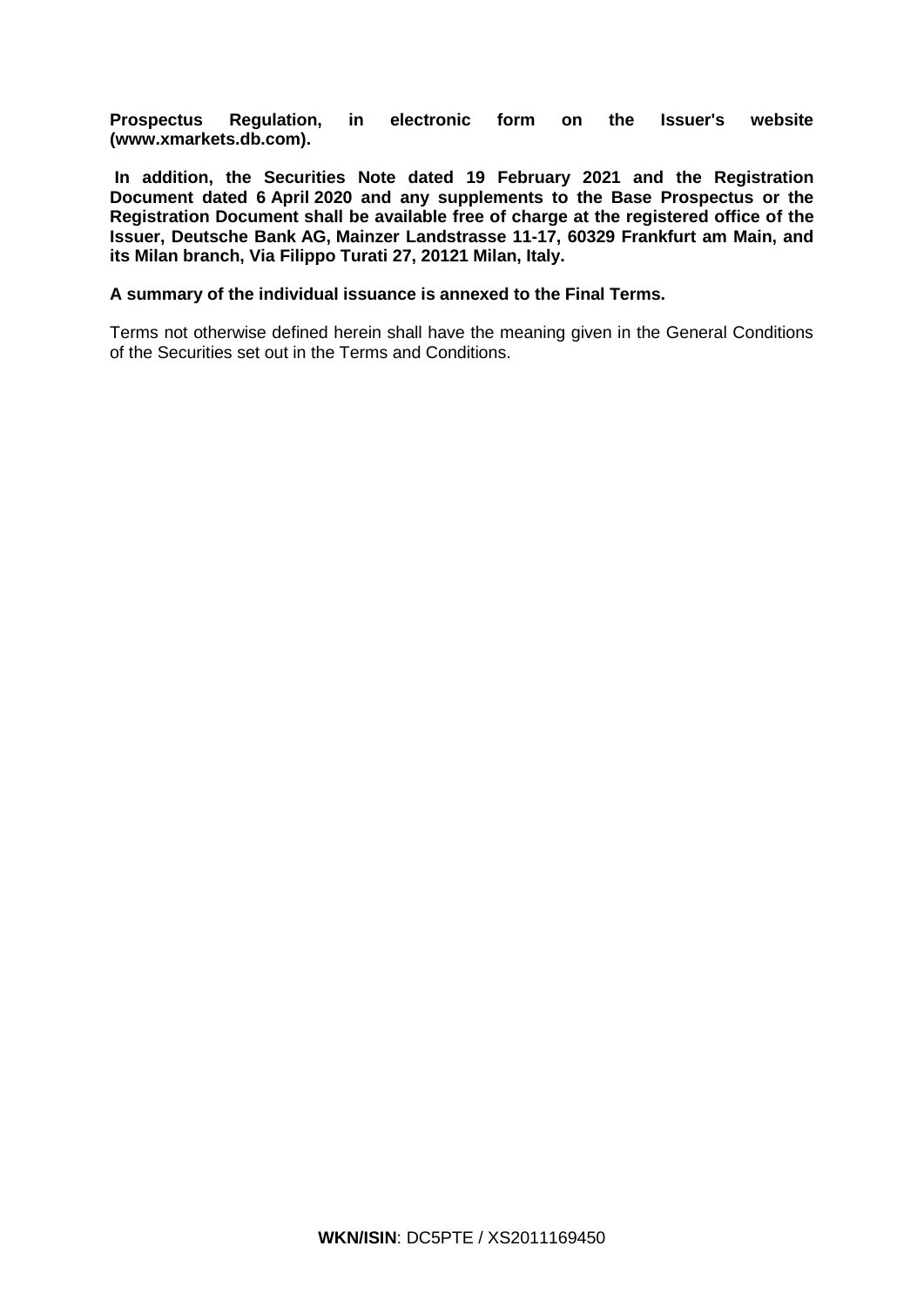# **Economic terms of the Securities**

The following description of the Security explains the economic terms of the Security and its characteristics.

# **Product No. C60: Conditional Capital Protection Certificate**

The Conditional Capital Protection Certificate is conditionally capital protected at maturity at an amount specified in the Final Terms and linked to the performance of the Underlying. This conditional capital protection means that redemption of the Conditional Capital Protection Certificate at maturity is promised at an amount specified in the Final Terms, only if the conditions specified in the Final Terms are met. If the conditions specified in the Final Terms are not met, this may result in the total loss of the capital invested. The redemption, which will not take place until maturity, is not guaranteed by a third party, but solely assured by the Issuer and is therefore dependent on the Issuer's ability to meet its payment obligations.

# Redemption at maturity

If a Capital Protection Lock-in Event has occurred, investors receive a minimum of the Conditional Capital Protection Amount and a maximum of the Maximum Amount on the Settlement Date.

- a) If the Final Reference Level is equal to or above the Cap, investors receive the Maximum Amount on the Settlement Date.
- b) If the Final Reference Level is equal to or above the Strike, but below the Cap, investors participate in both the positive and the negative performance of the Underlying at maturity, based on the Initial Reference Level with negative performance being taken into account only down to the level of the Strike.
- c) If the Final Reference Level is below the Strike, investors receive the Conditional Capital Protection Amount on the Settlement Date.

If a Capital Protection Lock-in Event has not occurred, investors receive a minimum of zero and a maximum of the Maximum Amount on the Settlement Date.

- a) If the Final Reference Level is equal to or above the Cap, investors receive the Maximum Amount on the Settlement Date.
- b) If the Final Reference Level is equal to or above the Strike, but below the Cap, investors participate in both the positive and the negative performance of the Underlying at maturity, based on the Initial Reference Level, with negative performance being taken into account only down to the level of the Strike.
- c) If the Final Reference Level is below the Strike but equal to or above the Barrier, investors receive the Conditional Capital Protection Amount on the Settlement Date.
- d) If the Final Reference Level is below the Barrier, investors participate in the performance of the Underlying at maturity, based on the Initial Reference Level, and up to a total loss of the capital invested.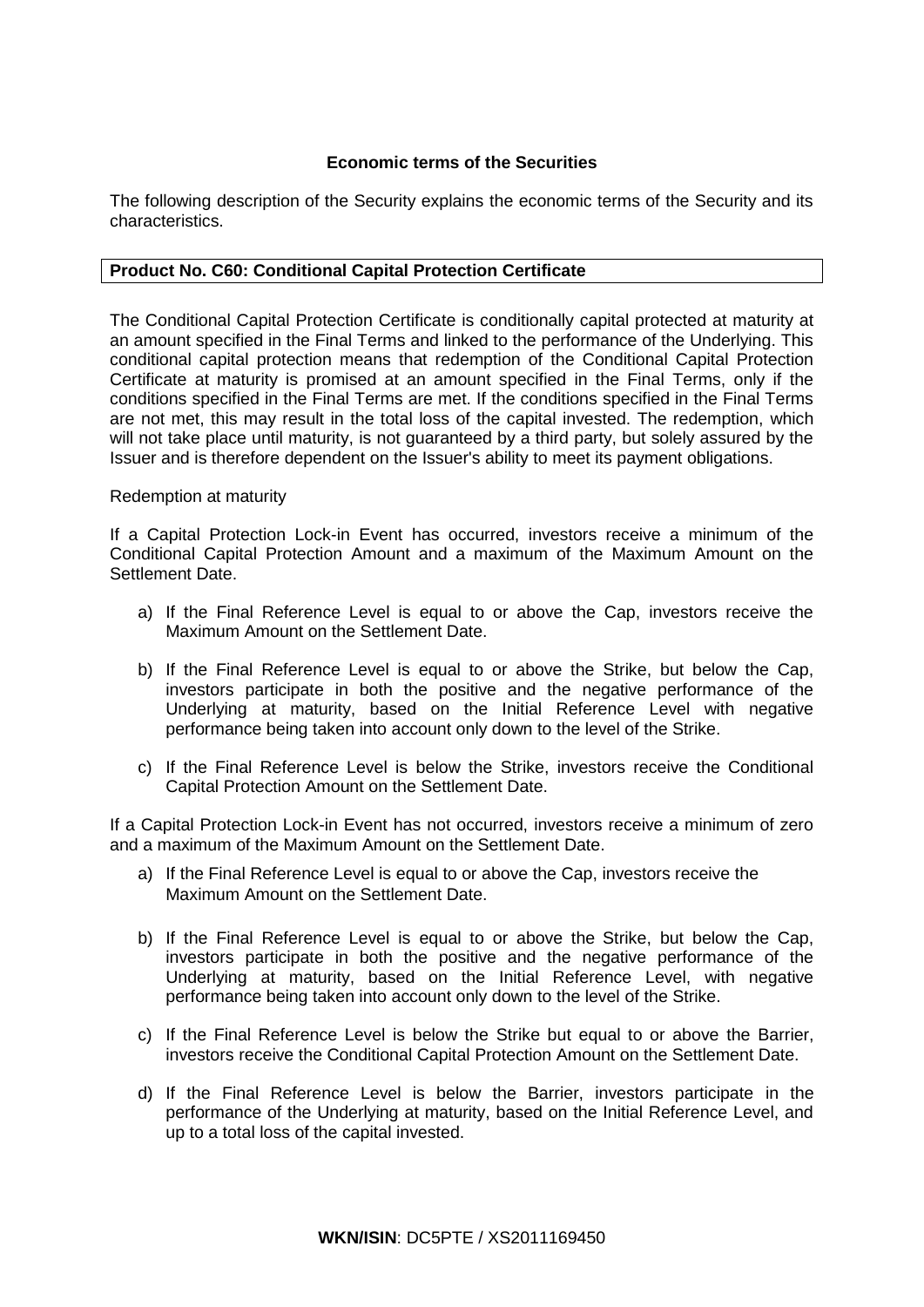In return for the conditional capital protection, investors limit their possible return to the Maximum Amount.

During the term investors receive no payment of current income, such as interest.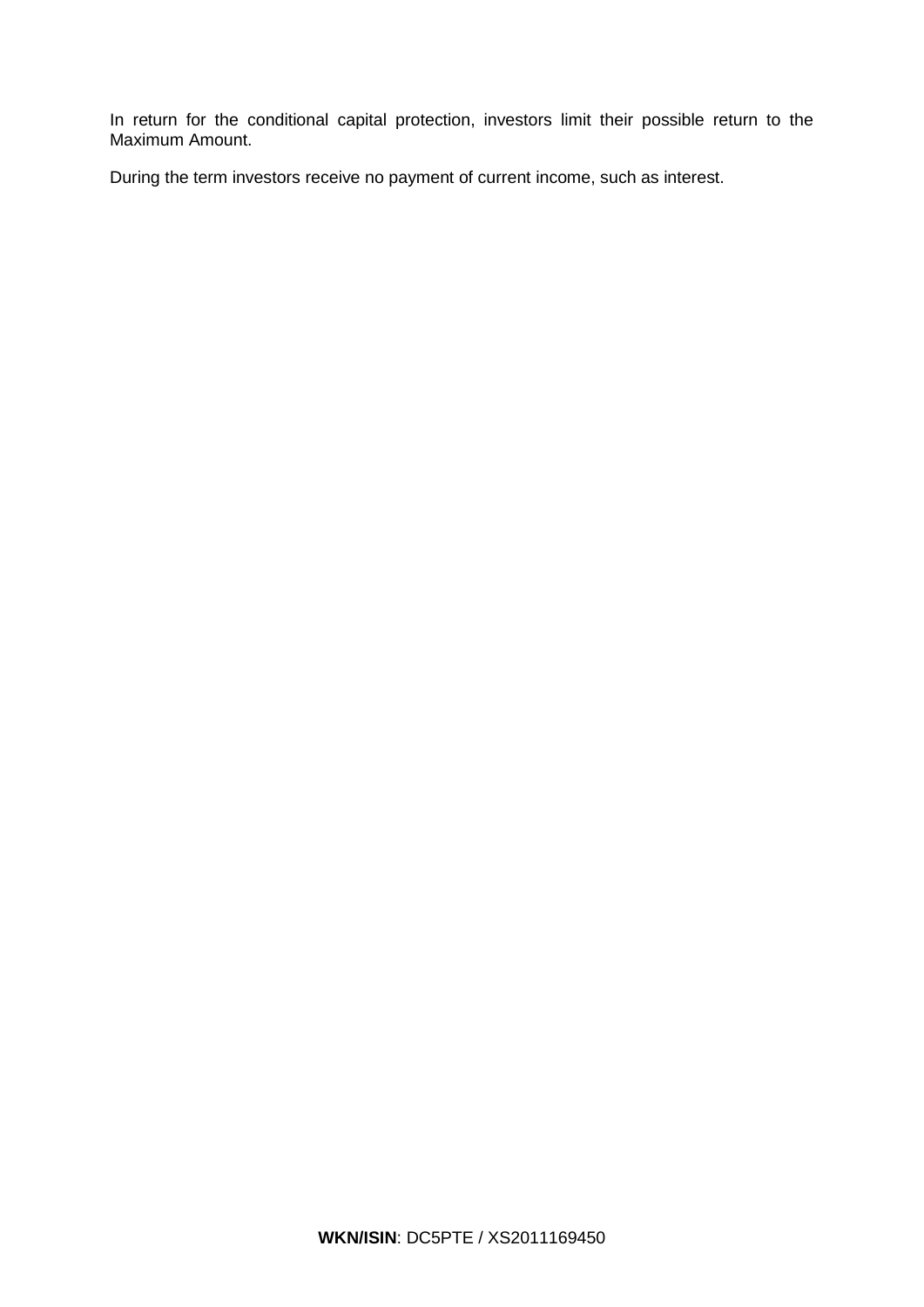# **Terms and Conditions**

The following "**Specific Terms of the Securities**" relating to the Securities shall, for the relevant Series of Securities, complete and put in concrete terms the General Conditions of the Securities for the purposes of such Series of Securities. The Specific Terms of the Securities and the General Conditions of the Securities together constitute the "**Terms and Conditions**" of the relevant Securities.

| Security Type                      | Certificate / Conditional Capital Protection Certificate                                                |
|------------------------------------|---------------------------------------------------------------------------------------------------------|
| <b>ISIN</b>                        | XS2011169450                                                                                            |
| <b>WKN</b>                         | DC5PTE                                                                                                  |
| Issuer                             | Deutsche Bank AG, Frankfurt am Main                                                                     |
| Number of the<br><b>Securities</b> | up to 500,000 Securities at USD 100.00 each with an aggregate nominal<br>amount of up to USD 50,000,000 |
| <b>Issue Price</b>                 | USD 100 per Certificate                                                                                 |
| Nominal Amount                     | USD 100 per Certificate                                                                                 |
| <b>Issue Date</b>                  | 30 September 2021                                                                                       |
| <b>Calculation Agent</b>           | The Issuer                                                                                              |
| Underlying                         | Type: Index                                                                                             |
|                                    | Name: S&P 500 index                                                                                     |
|                                    | Index Sponsor: Standard & Poor's, a division of The McGraw-Hill Companies<br>("S&P")                    |
|                                    | Bloomberg page: SPX <lndex></lndex>                                                                     |
|                                    | <b>Reuters RIC: .SPX</b>                                                                                |
|                                    | Reference Source: as defined in §5 (3) (k) of the General Conditions                                    |
|                                    | Multi-Exchange Index: applicable                                                                        |
|                                    | Related Exchange: as defined in §5 (3) (m) of the General Conditions                                    |
|                                    | Reference Currency: USD                                                                                 |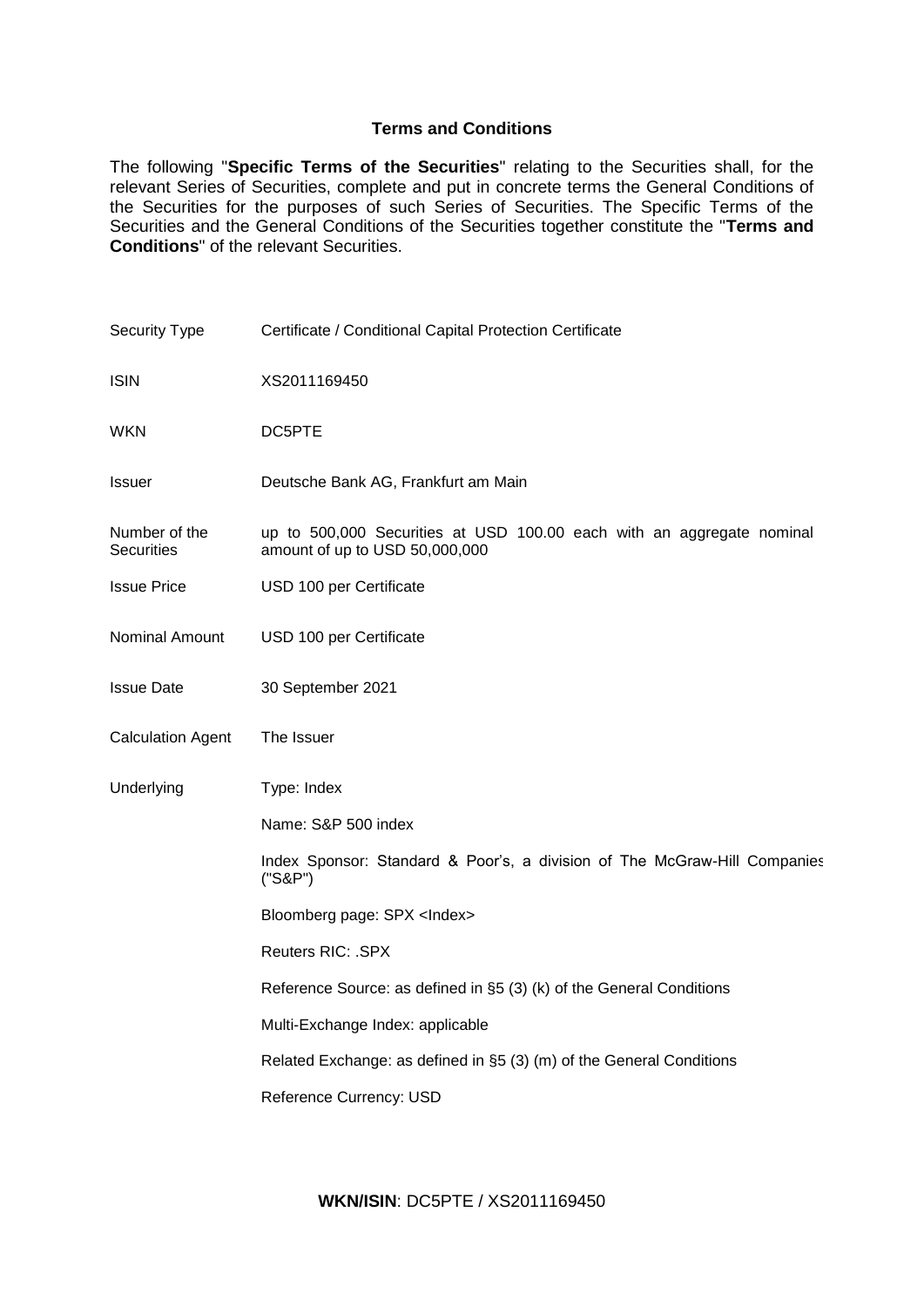| Settlement                           | <b>Cash Settlement</b>                                                                                                                                                                                                   |
|--------------------------------------|--------------------------------------------------------------------------------------------------------------------------------------------------------------------------------------------------------------------------|
| Initial Reference<br>Level           | The Reference Level on the Initial Valuation Date                                                                                                                                                                        |
| <b>Final Reference</b><br>Level      | The Reference Level on the Valuation Date                                                                                                                                                                                |
| <b>Reference Level</b>               | In respect of any day, an amount (which shall be deemed to be a monetary<br>value in the Settlement Currency) equal to the Relevant Reference Level Value<br>on such day quoted by or published on the Reference Source. |
| Relevant<br>Reference Level<br>Value | The official closing level of the Underlying on the Reference Source                                                                                                                                                     |
| <b>Initial Valuation</b><br>Date     | 30 September 2021                                                                                                                                                                                                        |
| <b>Valuation Date</b>                | 23 September 2026                                                                                                                                                                                                        |
| Maximum Amount                       | 160% of the Issue Price                                                                                                                                                                                                  |
| <b>Settlement Date</b>               | 30 September 2026 or, if such day is not a Business Day, the Settlement Date is<br>postponed to the next day which is a Business Day.                                                                                    |
| Coupon Payment                       | Coupon Payment does not apply                                                                                                                                                                                            |

# **General Definitions Applicable to Certificates**

- Strike 100 per cent. of the Initial Reference Level
- Cap 160 per cent. of the Initial Reference Level
- Barrier 70 per cent. of the Initial Reference Level

Participation Factor 100%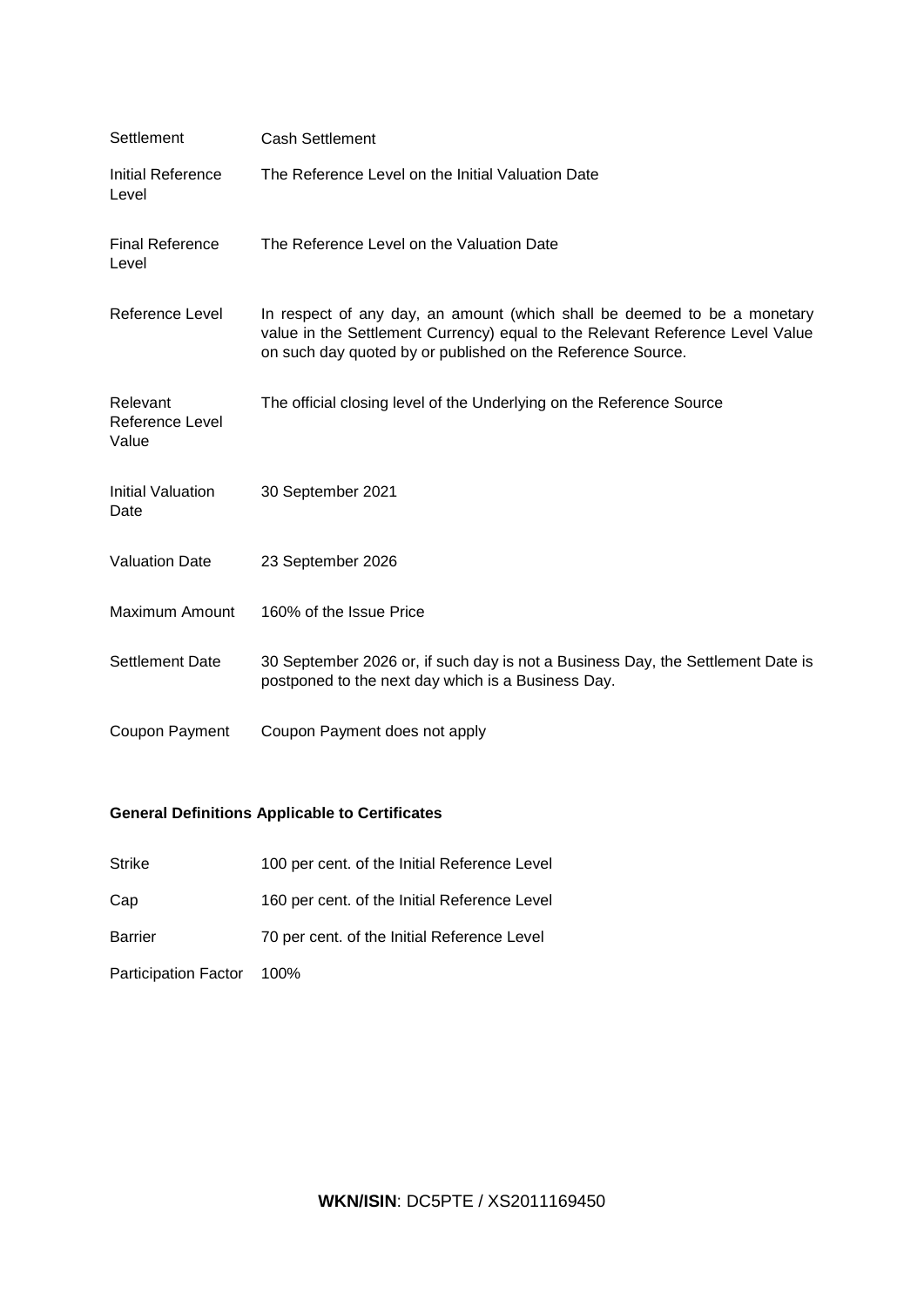# **Product No. C60: Conditional Capital Protection Certificate**

| <b>Capital Protection</b><br>Lock-in Event                      | A Capital Protection Lock-in Event is deemed to have occurred if the Reference<br>Level is equal to or greater than the Capital Protection Lock-in Threshold on any<br>Capital Protection Lock-in Observation Date                        |  |  |  |
|-----------------------------------------------------------------|-------------------------------------------------------------------------------------------------------------------------------------------------------------------------------------------------------------------------------------------|--|--|--|
| <b>Capital Protection</b><br>Lock-in Threshold                  | 115% of the Initial Reference Level                                                                                                                                                                                                       |  |  |  |
| <b>Capital Protection</b><br>Lock-in<br><b>Observation Date</b> | 30 September 2022, 29 September 2023, 30 September 2024, 30 September<br>2025 and 23 September 2026                                                                                                                                       |  |  |  |
| Cash Amount                                                     | 1) If a Capital Protection Lock-in Event has occurred:                                                                                                                                                                                    |  |  |  |
|                                                                 | (a) if the Final Reference Level is less than the Strike, the Conditional<br><b>Capital Protection Amount;</b>                                                                                                                            |  |  |  |
|                                                                 | (b) if the Final Reference Level is equal to or above the Strike, but<br>below the Cap, an amount equal to the sum of (i) USD 100 and (ii) the<br>product of USD 100, the Participation Factor and the difference of (x)<br>and (y) where |  |  |  |
|                                                                 | (x) is the quotient of:                                                                                                                                                                                                                   |  |  |  |
|                                                                 | (A) the Final Reference Level (as numerator) and                                                                                                                                                                                          |  |  |  |
|                                                                 | (B) the Initial Reference Level (as denominator)                                                                                                                                                                                          |  |  |  |
|                                                                 | and                                                                                                                                                                                                                                       |  |  |  |
|                                                                 | $(y)$ is 1;                                                                                                                                                                                                                               |  |  |  |
|                                                                 | (c) if the Final Reference Level is equal to or above the Cap, the<br>Maximum Amount.                                                                                                                                                     |  |  |  |
|                                                                 | provided that the Cash Amount will not be greater than the Maximum Amount.                                                                                                                                                                |  |  |  |
|                                                                 | 2) If a Capital Protection Lock-in Event has not occurred:                                                                                                                                                                                |  |  |  |
|                                                                 | (a) if the Final Reference Level is less than the Strike but equal to or<br>above the Barrier, the Nominal Amount;                                                                                                                        |  |  |  |
|                                                                 |                                                                                                                                                                                                                                           |  |  |  |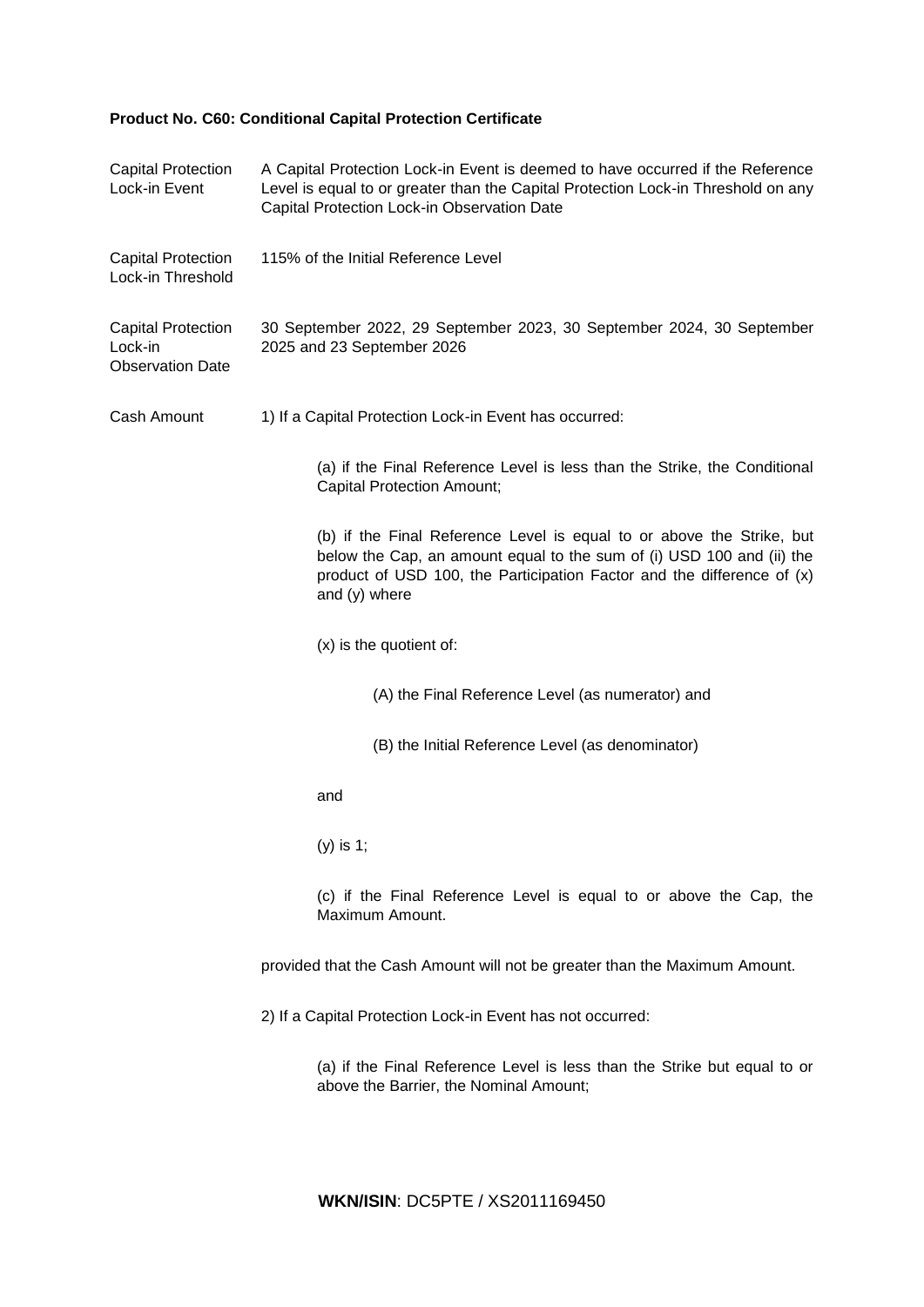(b) If the Final Reference Level is below the Barrier, the quotient of the Final Reference Level (as numerator) and the Initial Reference Level (as denominator), multiplied by the Nominal Amount;

(c) if the Final Reference Level is equal to or above the Strike, but below the Cap, an amount equal to the sum of (i) USD 100 and (ii) the product of USD 100, the Participation Factor and the difference of (x) and (y) where

(x) is the quotient of:

(A) the Final Reference Level (as numerator) and

(B) the Initial Reference Level (as denominator)

and

(y) is 1;

(d) if the Final Reference Level is equal to or above the Cap, the Maximum Amount.

provided that the Cash Amount will not be greater than the Maximum Amount.

Conditional Capital Protection Amount 100 percent of the Issue Price

# **Further Definitions Applicable to the Securities**

- Type of Exercise European Style
- Exercise Date The Valuation Date
- Automatic Exercise Automatic Exercise is applicable.

**Settlement Currency** USD

Business Day A day on which the Trans-European Automated Real-time Gross settlement Express Transfer (TARGET2) system (or any successor thereto) is open, and on which commercial banks and foreign exchange markets settle payments in the Business Day Location(s) specified in the Specific Terms of the Securities and on which each relevant Clearing Agent settles payments. Saturday and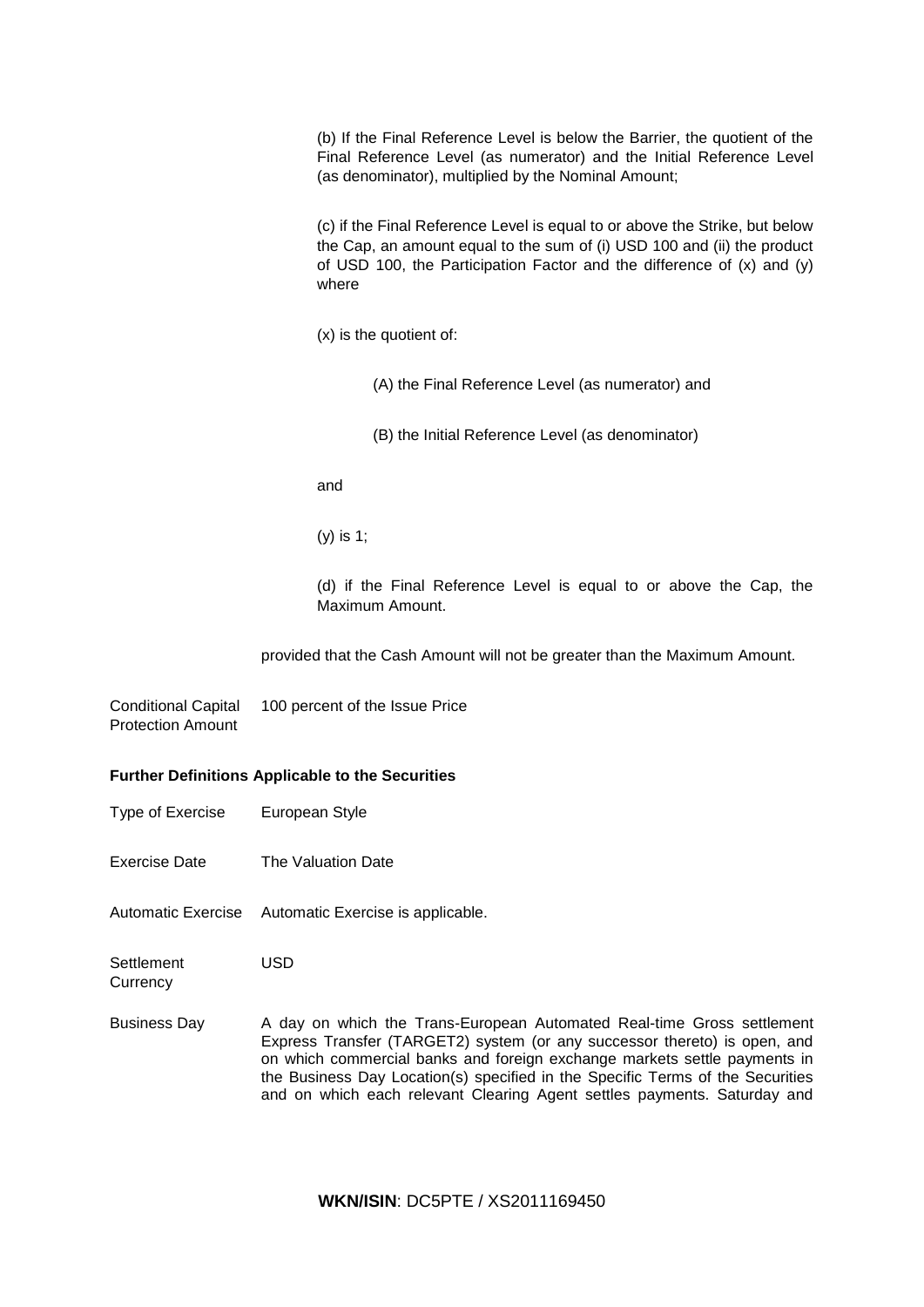|                                  | Sunday are not considered Business Days.                                             |
|----------------------------------|--------------------------------------------------------------------------------------|
| <b>Business Day</b><br>Locations | London and New York City                                                             |
| Form of Securities               | Global Security in bearer form                                                       |
| <b>Clearing Agent</b>            | Euroclear Bank S.A./N.V., 1 boulevard Albert II, 1210 Bruxelles, Belgium             |
|                                  | Clearstream Banking Luxembourg S.A., 42 avenue John F. Kennedy, L-1855<br>Luxembourg |
| Governing Law                    | German law                                                                           |

**Further information about the offering of the Securities**

**Listing and trading**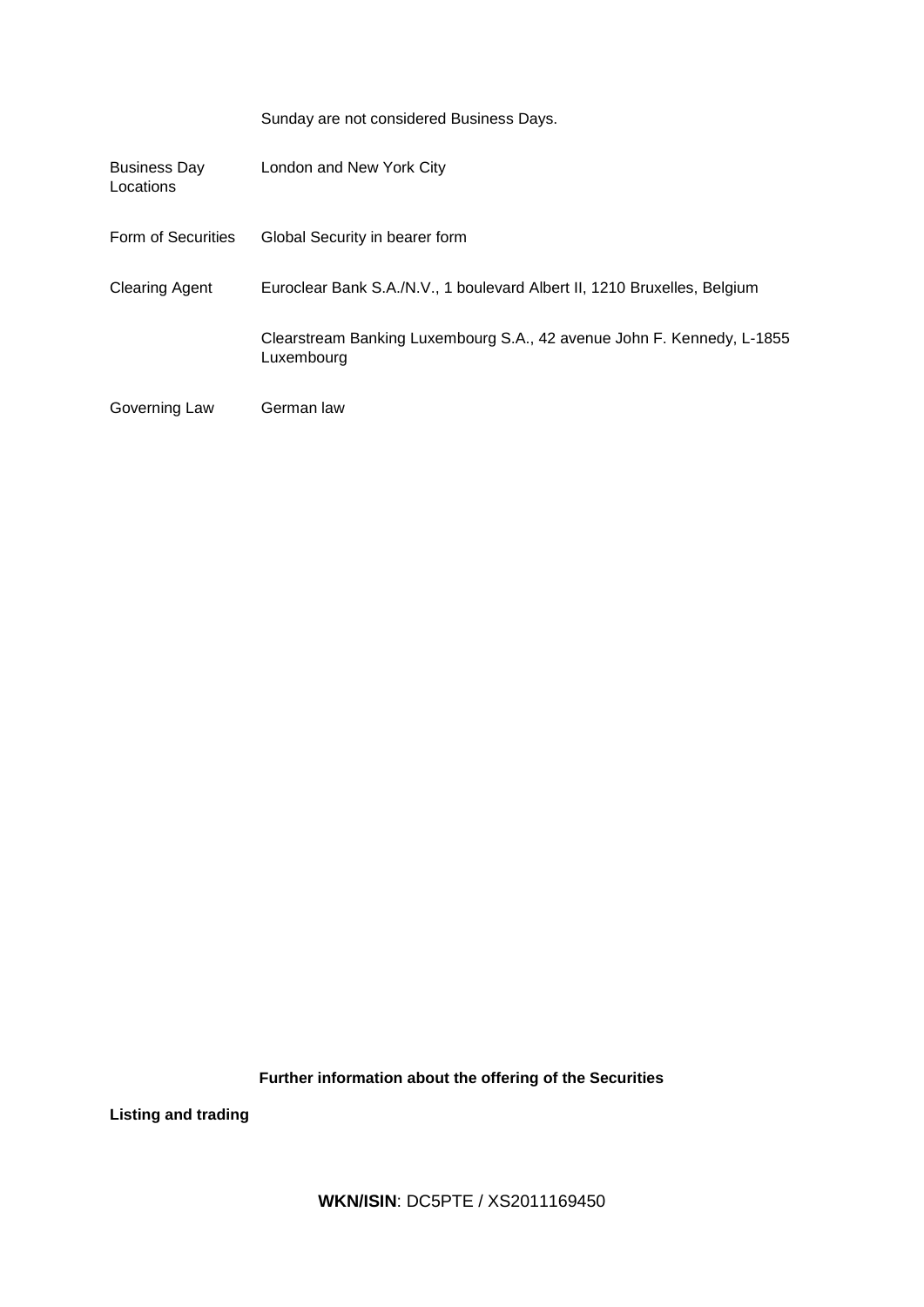| Listing and trading                                           | Application will be made to admit to trading the<br>Securities on the multilateral trading facility (MTF)<br>EuroTLX of EuroTLX SIM S.p.A., which is not a<br>regulated market for the purposes of Directive<br>2014/65/EU (as amended).                                                                                                                                                                                                                                                                                                                                                                                                                                                                                                                                                                                                                                                                                                                                                                                                                              |
|---------------------------------------------------------------|-----------------------------------------------------------------------------------------------------------------------------------------------------------------------------------------------------------------------------------------------------------------------------------------------------------------------------------------------------------------------------------------------------------------------------------------------------------------------------------------------------------------------------------------------------------------------------------------------------------------------------------------------------------------------------------------------------------------------------------------------------------------------------------------------------------------------------------------------------------------------------------------------------------------------------------------------------------------------------------------------------------------------------------------------------------------------|
|                                                               | No application has been made to admit the Securities to<br>the regulated market of any exchange.                                                                                                                                                                                                                                                                                                                                                                                                                                                                                                                                                                                                                                                                                                                                                                                                                                                                                                                                                                      |
| Minimum trade size                                            | One Security                                                                                                                                                                                                                                                                                                                                                                                                                                                                                                                                                                                                                                                                                                                                                                                                                                                                                                                                                                                                                                                          |
| Estimate of total expenses related to<br>admission to trading | EUR 3,000                                                                                                                                                                                                                                                                                                                                                                                                                                                                                                                                                                                                                                                                                                                                                                                                                                                                                                                                                                                                                                                             |
| <b>Offering of Securities</b>                                 |                                                                                                                                                                                                                                                                                                                                                                                                                                                                                                                                                                                                                                                                                                                                                                                                                                                                                                                                                                                                                                                                       |
| Investor minimum subscription amount                          | <b>One Security</b>                                                                                                                                                                                                                                                                                                                                                                                                                                                                                                                                                                                                                                                                                                                                                                                                                                                                                                                                                                                                                                                   |
| Investor maximum subscription amount                          | Not Applicable                                                                                                                                                                                                                                                                                                                                                                                                                                                                                                                                                                                                                                                                                                                                                                                                                                                                                                                                                                                                                                                        |
| The subscription period                                       | Applications to subscribe for the Securities may be<br>made through the Distributor from 26 July 2021<br>(inclusively) until the "Primary Market End Date" which<br>is 27 September 2021 (inclusively) (subject to<br>adjustment) during the hours in which banks are<br>generally open for business in Italy, except for the "door-<br>to-door" offer for which the Subscription Period will be<br>from, and including, 26 July 2021 to, and including, 20<br>September 2021<br>and except for the offer using<br>marketing techniques" for<br>which<br>"distance<br>the<br>Subscription Period will be from, and including, 26 July<br>2021 to, and including, 13 September 2021.<br>The Issuer reserves the right for any reason to reduce<br>the number of Securities offered.<br>In the event that during the Subscription Period the<br>requests exceed the amount of the offer destined to<br>prospective investors equal to the maximum aggregate<br>nominal amount, the Issuer may proceed to early<br>terminate the Subscription Period and may immediately |
|                                                               | suspend the acceptance of further requests.<br>Any such change or any amendment to the Subscription<br>Period will be communicated to investors by means of a<br>notice published on the website of the Issuer (www.it.x-<br>markets.db.com).                                                                                                                                                                                                                                                                                                                                                                                                                                                                                                                                                                                                                                                                                                                                                                                                                         |
| Cancellation of the issuance of the<br><b>Securities</b>      | The Issuer reserves the right for any reason to cancel<br>the issuance of the Securities.                                                                                                                                                                                                                                                                                                                                                                                                                                                                                                                                                                                                                                                                                                                                                                                                                                                                                                                                                                             |
|                                                               | Any such decision will be communicated to investors by<br>means of a notice published on the website of the Issuer<br>(www.it.x-markets.db.com).                                                                                                                                                                                                                                                                                                                                                                                                                                                                                                                                                                                                                                                                                                                                                                                                                                                                                                                      |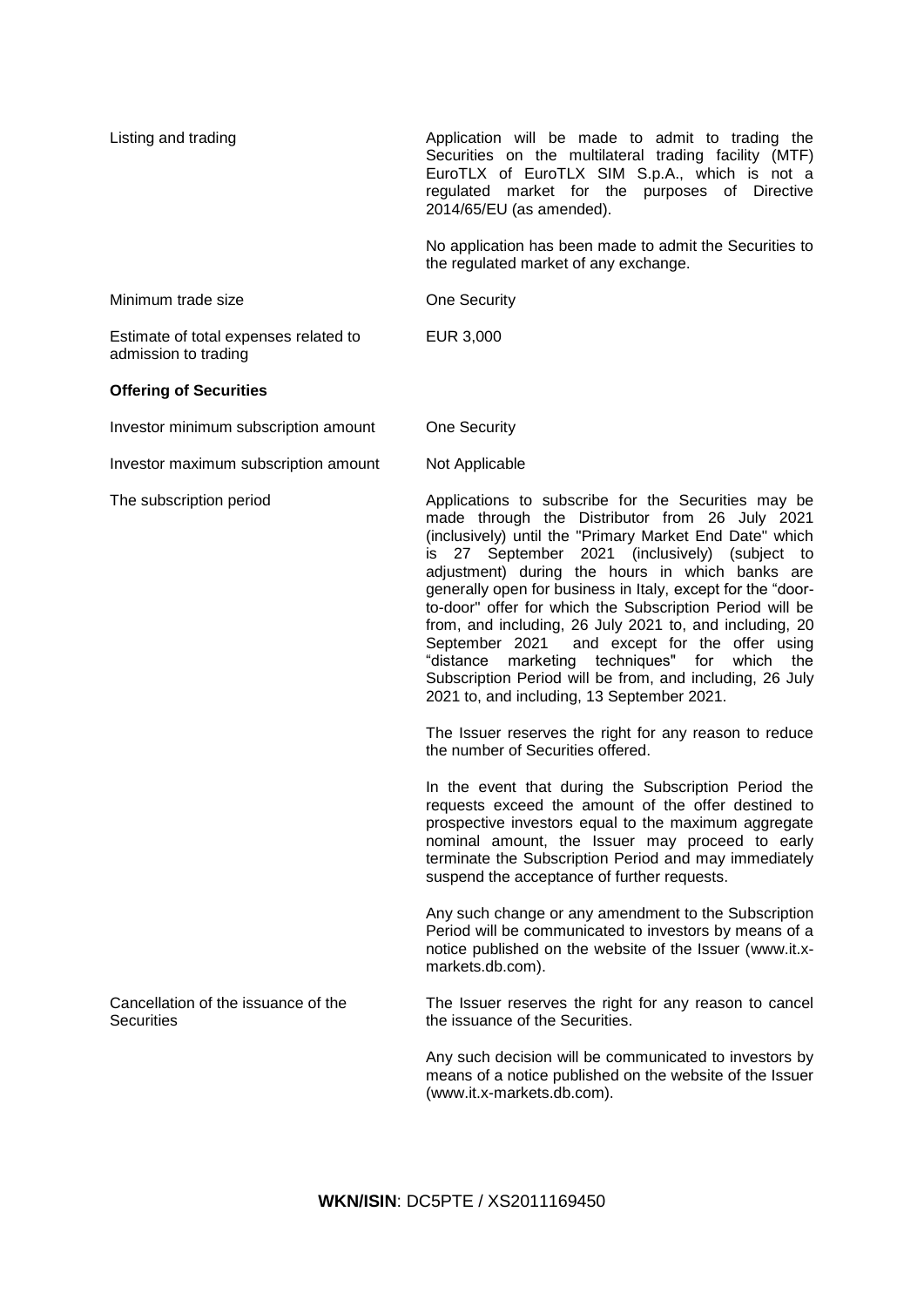|                                                                                                                     | For the avoidance of doubt, if any application has been<br>made by a potential investor and the Issuer exercises<br>such a right, each such potential investor shall not be<br>entitled to subscribe or otherwise purchase any<br>Securities.                                                                                                             |
|---------------------------------------------------------------------------------------------------------------------|-----------------------------------------------------------------------------------------------------------------------------------------------------------------------------------------------------------------------------------------------------------------------------------------------------------------------------------------------------------|
| Early closing of the subscription period of<br>the Securities                                                       | The Issuer reserves the right for any reason to close the<br>Subscription Period early.                                                                                                                                                                                                                                                                   |
|                                                                                                                     | Any such decision will be communicated to investors by<br>means of a notice published on the website of the Issuer<br>(www.it.x-markets.db.com)                                                                                                                                                                                                           |
| Conditions to which the offer is subject:                                                                           | Offers of the Securities are conditional on and subject to<br>admission to listing being obtained by the Issue Date<br>otherwise the offer will be deemed withdrawn and the<br>issuance cancelled.                                                                                                                                                        |
| Description of the application process:                                                                             | Applications for the Securities can be made in Italy at<br>participating branches of a Distributor.                                                                                                                                                                                                                                                       |
|                                                                                                                     | Applications will be in accordance with the relevant<br>Distributor's usual procedures, notified to investors by<br>the relevant Distributor                                                                                                                                                                                                              |
|                                                                                                                     | Prospective investors will not be required to enter into<br>any contractual arrangements directly with the Issuer<br>relating to the subscription for the Securities                                                                                                                                                                                      |
| Description of possibility to reduce<br>subscriptions and manner for refunding<br>excess amount paid by applicants: | Not applicable                                                                                                                                                                                                                                                                                                                                            |
| Details of the method and time limits for<br>paying up and delivering the Securities:                               | Investors will be notified by the Issuer or the relevant<br>financial intermediary of their allocations of Securities<br>and the settlement arrangements in respect thereof. The<br>Securities will be issued on the Issue Date and the<br>Securities will be delivered on the Value Date against<br>payment to the Issuer of the net subscription price. |
| Manner in and date on which results of the<br>offer are to be made public:                                          | The Issuer will in its sole discretion determine the final<br>amount of Securities to be issued (which will be<br>dependent on the outcome of the offer), up to a limit of<br>500,000 Securities                                                                                                                                                          |
|                                                                                                                     | The precise number of Securities to be issued will be<br>published on the website of the Issuer (www.it.x-<br>markets.db.com) on or around the Issue Date                                                                                                                                                                                                 |
|                                                                                                                     | The results of the offer will be available from the<br>Distributor following the Subscription Period and prior to<br>the Issue Date                                                                                                                                                                                                                       |
| Procedure for exercise of any right of pre-<br>emption, negotiability of subscription rights                        | Not applicable                                                                                                                                                                                                                                                                                                                                            |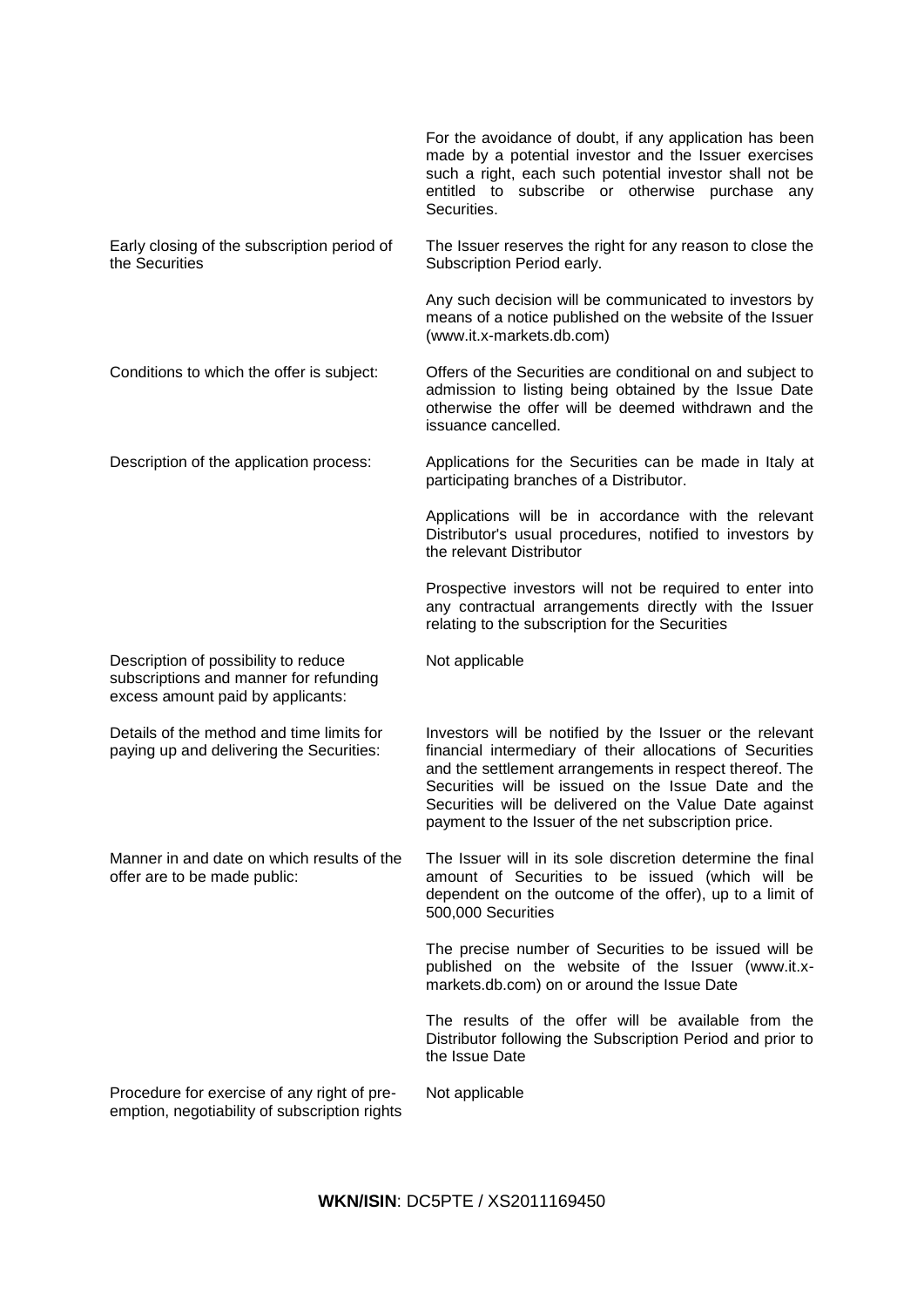and treatment of subscription rights not exercised:

Categories of potential investors to which the Securities are offered and whether tranche(s) have been reserved for certain countries:

Process for notification to applicants of the amount allotted and the indication whether dealing may begin before notification is made:

Name(s) and address(es), to the extent known to the Issuer, of the placement agents in the various countries where the offer takes place.

Qualified investors within the meaning of the Prospectus Regulation and non-qualified investors

The Offer may be made in Italy to any person which complies with all other requirements for investment as set out in the Base Prospectus or otherwise determined by the Issuer and/or the relevant financial intermediaries. In other EEA countries, offers will only be made pursuant to an exemption under the Prospectus Regulation.

Each investor will be notified by the relevant Distributor of its allocation of Securities after the end of the Subscription Period and before the Issue Date

No dealings in the Security may take place prior to the Issue Date

Deutsche Bank S.p.A. of Piazza del Calendario 3, 20126, Milan, Italy (a "**Distributor**" and together with any other entities appointed as a distributor in respect of the Securities during the Subscription Period, the "**Distributors**").

The Issuer reserves the right to appoint other distributors during the Subscription Period, which will be communicated to investors by means of a notice published on the website of the Issuer (www.it.xmarkets.db.com).

Deutsche Bank S.p.A. will act as lead manager of the placement syndicate (*Responsabile del Collocamento*  as defined under article 93-bis of the Financial Services Act) (the "**Lead Manager**").

Consent to use of Prospectus: The Issuer consents to the use of the Prospectus by the following financial intermediary (individual consent): Deutsche Bank S.p.A. of Piazza del Calendario 3, 20126, Milan, Italy.

> Individual consent to the later resale and final placement of the Securities by the financial intermediaries is given in relation to Italy.

> The subsequent resale or final placement of Securities by financial intermediaries can be made during the period from 26 July 2021 (inclusively) until 27 September 2021 (inclusively) and as long as this Prospectus is valid in accordance with Article 12 of the Prospectus Regulation.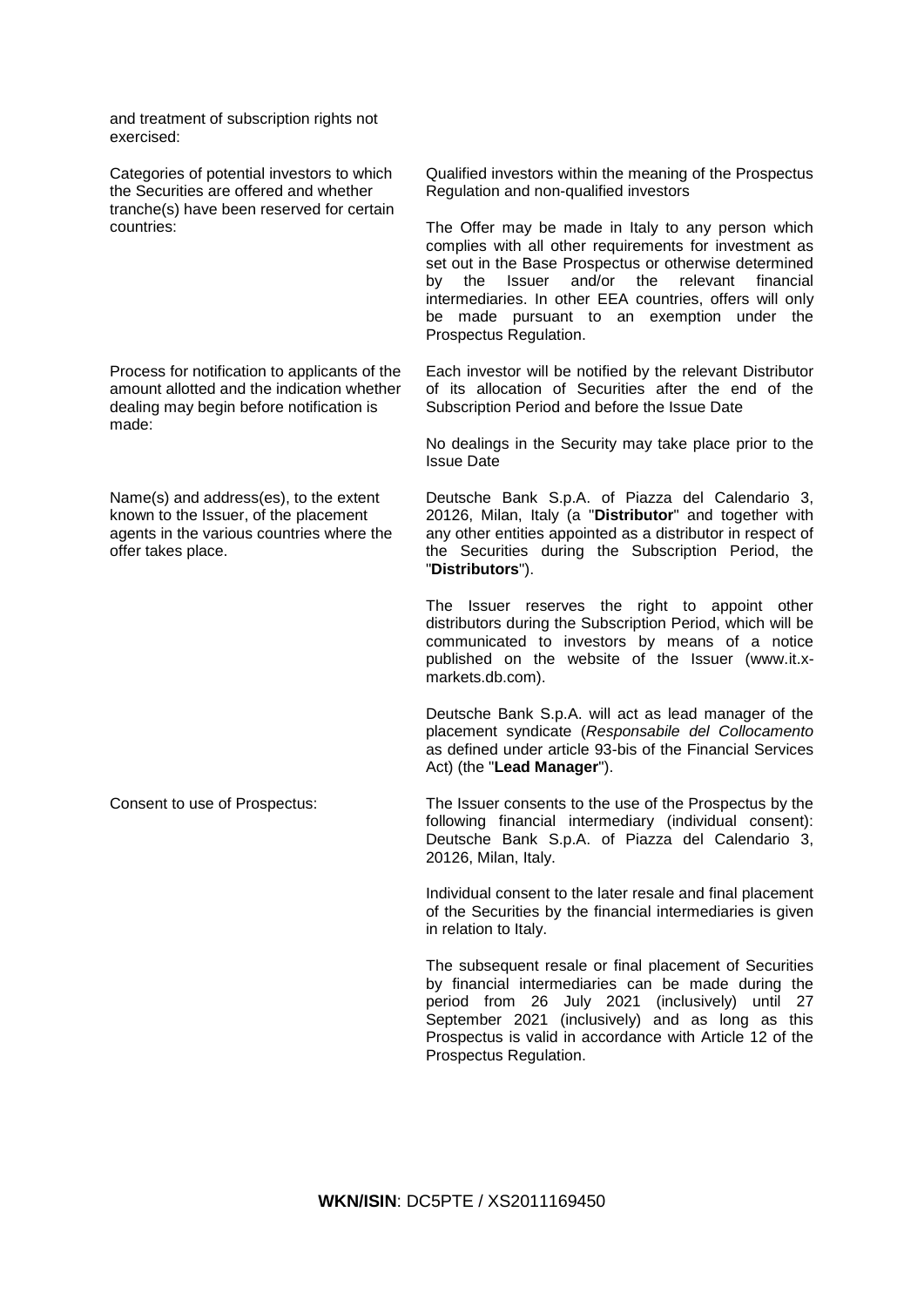# **Fees**

Fees paid by the Issuer to the distributor

| <b>Trailer Fee</b>                                                            | Not applicable                                                                                                                                                                                                                                                                                                                                                                                                                                                                                                                                                                                                                                                                                                   |        |  |
|-------------------------------------------------------------------------------|------------------------------------------------------------------------------------------------------------------------------------------------------------------------------------------------------------------------------------------------------------------------------------------------------------------------------------------------------------------------------------------------------------------------------------------------------------------------------------------------------------------------------------------------------------------------------------------------------------------------------------------------------------------------------------------------------------------|--------|--|
| <b>Placement Fee</b>                                                          | up to 3.00 per cent of the Issue Price                                                                                                                                                                                                                                                                                                                                                                                                                                                                                                                                                                                                                                                                           |        |  |
| Fees charged by the Issuer to the<br>Securityholders post issuance            | Not applicable                                                                                                                                                                                                                                                                                                                                                                                                                                                                                                                                                                                                                                                                                                   |        |  |
| <b>Costs/Distribution Fees</b>                                                |                                                                                                                                                                                                                                                                                                                                                                                                                                                                                                                                                                                                                                                                                                                  |        |  |
| Amount of any expenses and taxes<br>specifically charged to the subscriber or | Ex-ante entry costs:                                                                                                                                                                                                                                                                                                                                                                                                                                                                                                                                                                                                                                                                                             | 6.30 % |  |
| purchaser:                                                                    | Ex-ante exit costs                                                                                                                                                                                                                                                                                                                                                                                                                                                                                                                                                                                                                                                                                               | 3.30 % |  |
|                                                                               | Ex-ante running costs on yearly basis: 0                                                                                                                                                                                                                                                                                                                                                                                                                                                                                                                                                                                                                                                                         |        |  |
|                                                                               | Other expenses and taxes: none                                                                                                                                                                                                                                                                                                                                                                                                                                                                                                                                                                                                                                                                                   |        |  |
| Determination of the price by the Issuer                                      | Both the Initial Issue Price of the Conditional Capital<br>Protection Certificate and the bid and ask prices quoted<br>by the Issuer during its term are based on the Issuer's<br>internal pricing models. Accordingly, unlike in an on<br>exchange trading, for example for shares, the prices<br>quoted during the term are not based on supply and<br>demand. The prices in particular contain a margin which<br>the Issuer determines at its free discretion and which<br>may cover, in addition to the Issuer's proceeds, the<br>costs of structuring, market making and settlement of<br>the Conditional Capital Protection Certificate, any<br>applicable sales costs (distribution fee) and other costs. |        |  |
| <b>Distribution fee</b>                                                       | Placement fee: up to 3.00 per cent of the Issue Price.<br>The Issuer will either pay the placement fee from the<br>issue proceeds as a one-off turnover-related distribution<br>fee to the bank that sold the Conditional Capital<br>Protection Certificate to the customer (principal bank),<br>or grant the latter a corresponding discount from the<br>Initial Issue Price.                                                                                                                                                                                                                                                                                                                                   |        |  |
|                                                                               |                                                                                                                                                                                                                                                                                                                                                                                                                                                                                                                                                                                                                                                                                                                  |        |  |

| <b>Security ratings</b> |  |
|-------------------------|--|
|-------------------------|--|

| Rating                                                          | The Securities have not been rated.                                                                             |  |  |  |
|-----------------------------------------------------------------|-----------------------------------------------------------------------------------------------------------------|--|--|--|
| Interests of natural and legal persons<br>involved in the issue |                                                                                                                 |  |  |  |
| Interests of natural and legal persons<br>involved in the issue | Save for the Distributor regarding the fees as set out<br>under "Fees" above, so far as the Issuer is aware, no |  |  |  |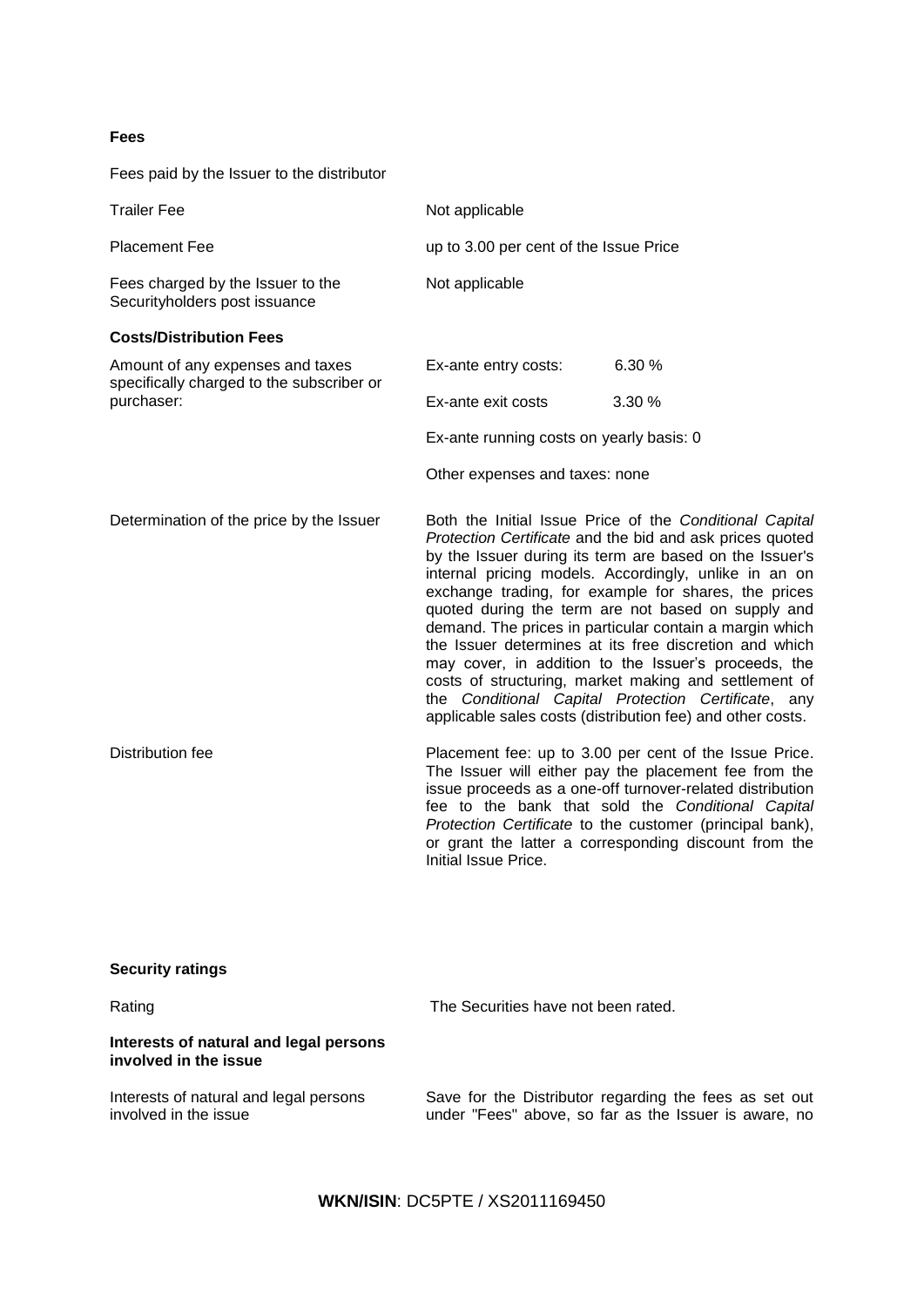person involved in the issue of the Securities has an interest material to the offer.

# **Publication of notices**

Publication of notices **Notices** Notices will, in deviation from §16(1) of the General Conditions of the Securities, be published on the website www.investment-products.db.com.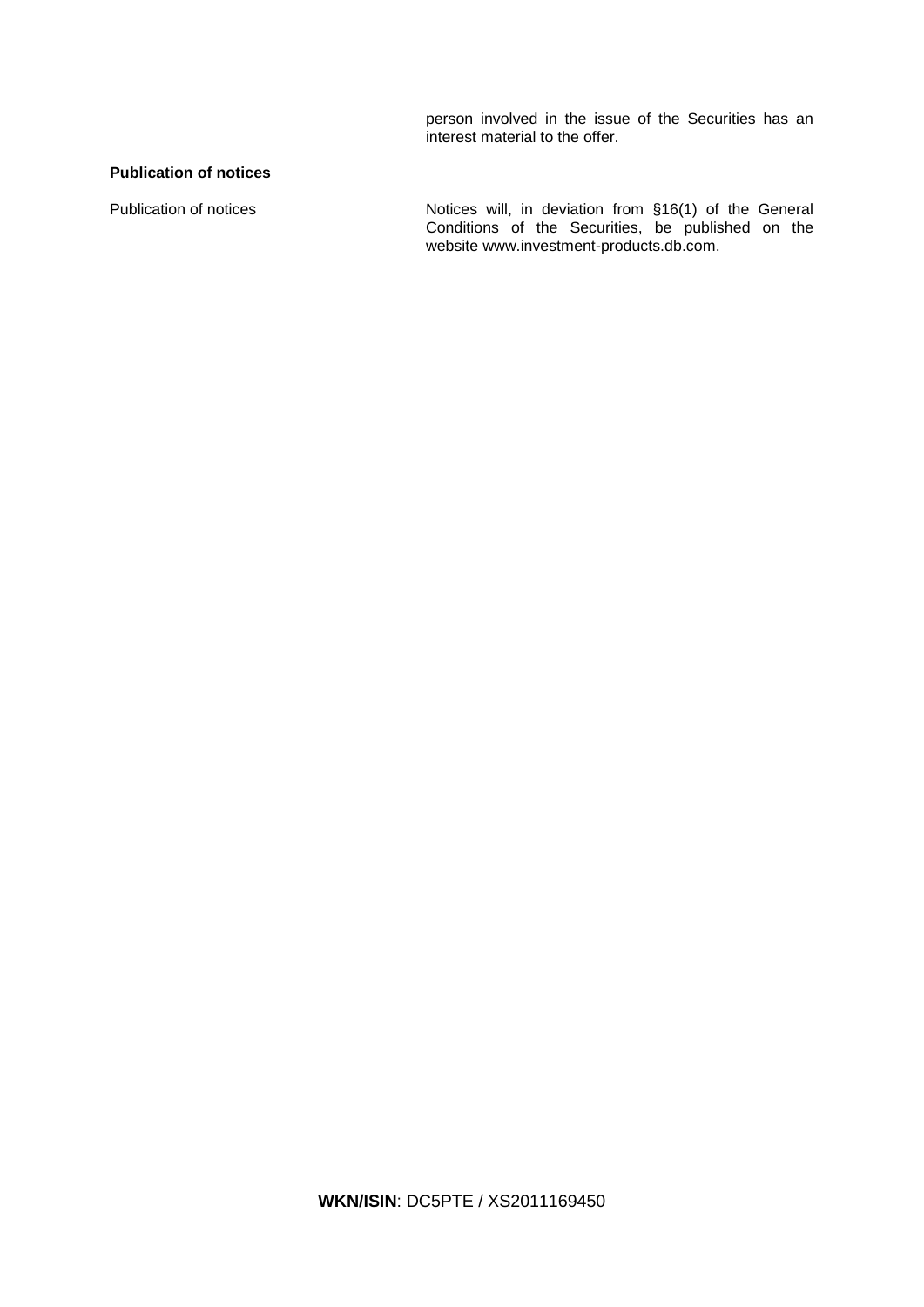# **Information relating to the Underlying**

Information on the Underlying, on the past and future performance of the Underlying and its volatility can be obtained on the public website on www.standardandpoors.com and on the Bloomberg page SPX or Reuters page .SPX.

As at the date of these Final Terms, Standard & Poor's, a division of The McGraw-Hill Companies, Inc. ("S&P") appears in the register of administrators and benchmarks established and maintained by the European Securities and Markets Authority pursuant to Article 36 of the Regulation (EU) 2016/1011 of the European Parliament and of the Council of 8 June 2016 on indices used as benchmarks in financial instruments and financial contracts or to measure the performance of investment funds and amending Directives 2008/48/EC and 2014/17/EU and Regulation (EU) No 596/2014 ("Benchmark Regulation").The sponsor of the index composing the Underlying also maintains an Internet Site at the following address where further information may be available free of charge in respect of the Underlying (including a description of the essential characteristics of the index, comprising, as applicable, the type of index, the method and formulas of calculation, a description of the individual selection process of the index components and the adjustment rules).

Index Sponsor: Standard & Poor's, a division of The McGraw-Hill Companies, Inc. ("S&P")

Internet Site of Index Sponsor: [www.standardandpoors.com](http://www.standardandpoors.com/)

# **Index Disclaimer:**

The Product is not sponsored, endorsed, sold or promoted by Standard & Poor's, a division of The McGraw-Hill Companies, Inc. ("S&P"). S&P makes no representation or warranty, express or implied, to the owners of the Product(s) or any member of the public regarding the advisability of investing in securities generally or in the Product(s) particularly. S & P's only relationship to the Licensee is the licensing of certain trademarks and trade names of S&P and of the S&P Index (the "Index") which is determined, composed and calculated by S&P without regard to the Licensee or the Product(s).

S&P has no obligation to take the needs of the Licensee or the owners of the Product(s) into consideration in determining, composing or calculating the Index. S&P is not responsible for and has not participated in the determination of the timing of, prices at, or quantities of the Product(s) to be issued or in the determination or calculation of the equation by which the Product(s) is to be converted into cash. S&P has no obligation or liability in connection with the administration, marketing or trading of the Product(s).

S&P DOES NOT GUARANTEE THE ACCURACY AND/OR THE COMPLETENESS OF THE S&P INDEX OR ANY DATA INCLUDED THEREIN AND S&P SHALL HAVE NO LIABILITY FOR ANY ERRORS, OMISSIONS, OR INTERRUPTIONS THEREIN. S&P MAKES NO WARRANTY, EXPRESS OR IMPLIED, AS TO RESULTS TO BE OBTAINED BY LICENSEE, OWNERS OF THE PRODUCT(S), OR ANY OTHER PERSON OR ENTITY FROM THE USE OF THE S&P INDEX OR ANY DATA INCLUDED THEREIN. S&P MAKES NO EXPRESS OR IMPLIED WARRANTIES, AND EXPRESSLY DISCLAIMS ALL WARRANTIES OF MERCHANTABILITY OR FITNESS FOR A PARTICULAR PURPOSE OR USE WITH RESPECT TO THE S&P INDEX OR ANY DATA INCLUDED THEREIN. WITHOUT LIMITING ANY OF THE FOREGOING, IN NO EVENT SHALL S&P HAVE ANY LIABILITY FOR ANY SPECIAL, PUNITIVE, INDIRECT, OR CONSEQUENTIAL DAMAGES (INCLUDING LOST PROFITS), EVEN IF NOTIFIED OF THE POSSIBILITY OF SUCH DAMAGES.

# **Further information published by the Issuer**

The Issuer does not intend to provide any further information on the Underlying.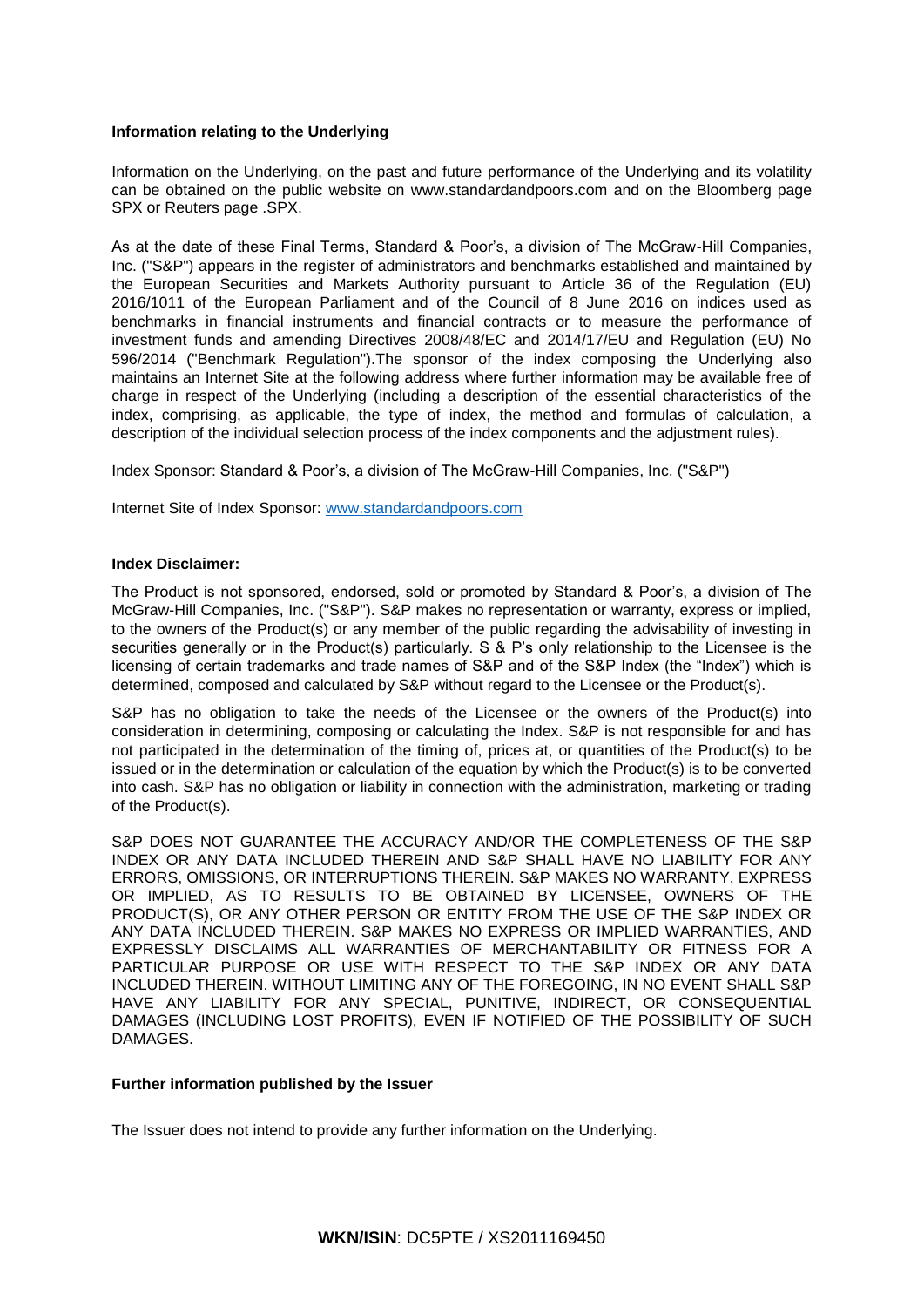# **Country specific information:**

**Italy**

Agent in Italy The Agent in Italy is Deutsche Bank S.p.A. acting through its principal<br>
Agent in Italy of the Agent in Milen being as at the locus Deta at the following address: office in Milan being as at the Issue Date at the following address: Piazza del Calendario, 3 – 20126, Milan, Italy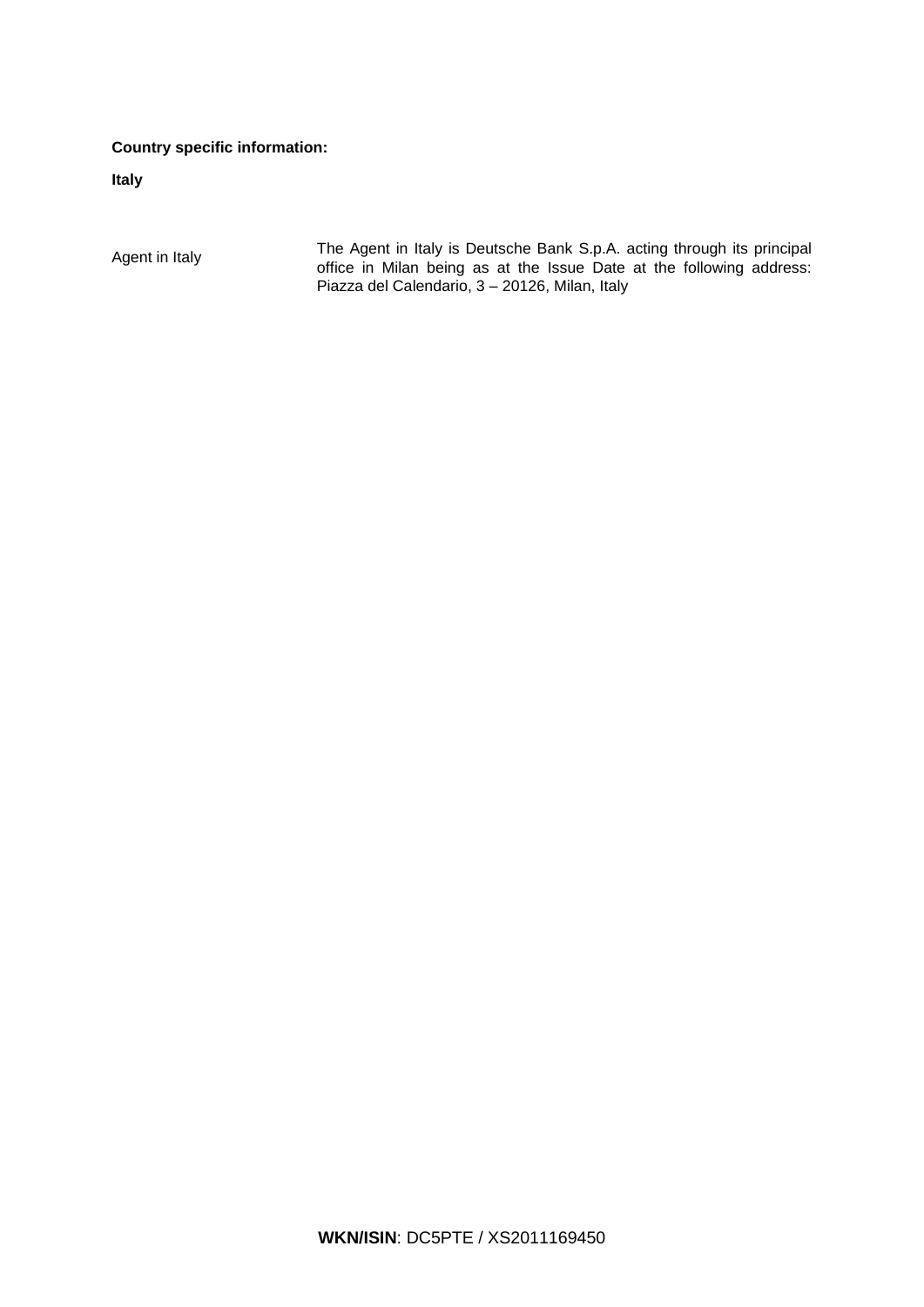### **Annex to the Final Terms**

### **Issue-specific summary**

#### **Section A – Introduction containing warnings**

### **Warnings**

The summary should be read as an introduction to the Prospectus.

- b) Investors should base any decision to invest in the securities on a consideration of the Prospectus as a whole.
- c) Investors could lose all (total loss) or part of their invested capital.
- d) Where a claim relating to the information contained in the Prospectus is brought before a court, the plaintiff investors might, under national law, have to bear the costs of translating the Prospectus, including any supplements, as well as the corresponding Final Terms before the legal proceedings are initiated.
- e) Civil liability attaches only to those persons who have tabled and submitted the summary including any translation thereof, but only where the summary is misleading, inaccurate or inconsistent, when read together with the other parts of the Prospectus, or where it does not provide, when read together with the other parts of the Prospectus, key information in order to aid investors when considering whether to invest in such securities.
- f) You are about to purchase a product that is not simple and may be difficult to understand

#### **Introductory information**

#### **Name and international securities identification number**

The Certificates (the "**Securities**") offered under this Prospectus have the following securities identification numbers:

ISIN: XS2011169450

#### **Contact details of the issuer**

The Issuer (with Legal Entity Identifier (LEI) 7LTWFZYICNSX8D621K86) has its registered office at Taunusanlage 12, 60325 Frankfurt am Main, Federal Republic of Germany (telephone: +49-69-910-00).

#### **Approval of the prospectus; competent authority**

The Prospectus consists of a Securities Notes and a Registration Document.

The Securities Note has been approved by the Commission de Surveillance du Secteur Financier ("**CSSF**") on 19 February 2021. The business address of the CSSF is: 283, route d'Arlon, L-1150 Luxembourg, Luxembourg (telephone: +352 (0)26 251-1).

The Registration Document has been approved by the Commission de Surveillance du Secteur Financier ("**CSSF**") on 6 April 2020. The business address of the CSSF is: 283, route d'Arlon, L-1150 Luxembourg, Luxembourg (telephone: +352 (0)26 251-1).

### **Section B – Key information on the Issuer**

#### **Who is the issuer of the securities?**

### **Domicile and legal form of the issuer**

Deutsche Bank Aktiengesellschaft (commercial name: Deutsche Bank) is a credit institution and a stock corporation incorporated in Germany and accordingly operates under the laws of Germany. The Legal Entity Identifier (LEI) of Deutsche Bank is 7LTWFZYICNSX8D621K86. The Bank has its registered office in Frankfurt am Main, Germany. It maintains its head office at Taunusanlage 12, 60325 Frankfurt am Main, Germany.

### **Principal activities of the issuer**

The objects of Deutsche Bank, as laid down in its Articles of Association, include the transaction of all kinds of banking business, the provision of financial and other services and the promotion of international economic relations. The Bank may realise these objectives itself or through subsidiaries and affiliated companies. To the extent permitted by law, the Bank is entitled to transact all business and to take all steps which appear likely to promote the objectives of the Bank, in particular to acquire and dispose of real estate, to establish branches at home and abroad, to acquire, administer and dispose of participations in other enterprises, and to conclude enterprise agreements.

Deutsche Bank is organized into the following segments:

- Corporate Bank (CB):
- Investment Bank (IB);
- Private Bank (PB);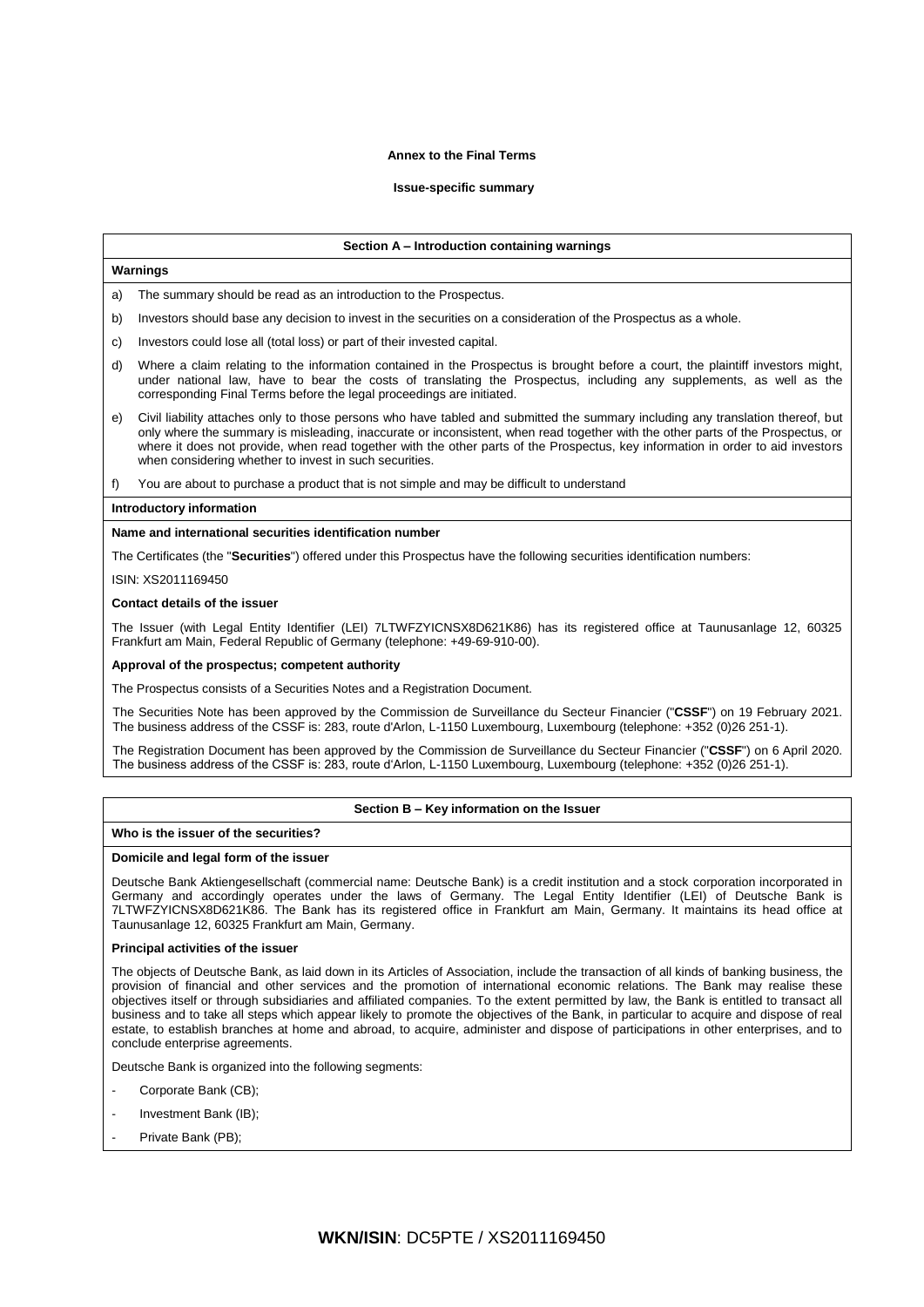- Asset Management (AM);
- Capital Release Unit (CRU); and
- Corporate & Other (C&O).

In addition, Deutsche Bank has a country and regional organizational layer to facilitate a consistent implementation of global strategies.

The Bank has operations or dealings with existing and potential customers in most countries in the world. These operations and dealings include working through:

- subsidiaries and branches in many countries:
- representative offices in many other countries; and
- one or more representatives assigned to serve customers in a large number of additional countries.

### **Major shareholders of the issuer**

Deutsche Bank is neither directly nor indirectly majority-owned or controlled by any other corporation, by any government or by any other natural or legal person severally or jointly.

Pursuant to German law and Deutsche Bank's Articles of Association, to the extent that the Bank may have major shareholders at any time, it may not give them different voting rights from any of the other shareholders.

Deutsche Bank is not aware of arrangements which may at a subsequent date result in a change of control of the company.

The German Securities Trading Act (*Wertpapierhandelsgesetz*) requires investors in publicly-traded corporations whose investments reach certain thresholds to notify both the corporation and the German Federal Financial Supervisory Authority (*Bundesanstalt für Finanzdienstleistungsaufsicht*) of such change within four trading days. The minimum disclosure threshold is 3 per cent. of the corporation's issued voting share capital. To the Bank's knowledge, there are only six shareholders holding more than 3 per cent. of Deutsche Bank shares or to whom more than 3 per cent. of voting rights are attributed, and none of these shareholders holds more than 10 per cent. of Deutsche Bank shares or voting rights.

# **Identity of the key managing directors of the issuer**

The key managing directors of the issuer are members of the issuer's Executive Board. These are: Christian Sewing, Karl von Rohr, Fabrizio Campelli, Bernd Leukert, Stuart Wilson Lewis, James von Moltke, Alexander von zur Mühlen, Christiana Riley, Rebecca Short and Prof. Dr. Stefan Simon.

### **Identity of the Issuer's statutory auditors**

Until 31 December 2019, the independent auditor for the period covered by the historical financial information of Deutsche Bank was KPMG Aktiengesellschaft Wirtschaftsprüfungsgesellschaft ("KPMG"). KPMG is a member of the chamber of public accountants (*Wirtschaftsprüferkammer*). With effect as of 1 January 2020, Ernst & Young GmbH Wirtschaftsprüfungsgesellschaft ("EY") has been appointed as independent auditor. EY is a member of the chamber of public accountants (*Wirtschaftsprüferkammer*).

### **What is the key financial information regarding the issuer?**

The key financial information included in the tables below as of and for the financial years ended 31 December 2019 and 31 December 2020 has been extracted from the audited consolidated financial statements prepared in accordance with IFRS as of 31 December 2020. The key financial information included in the tables below as of and for the three months ended 31 March 2020 and 31 March 2021 has been extracted from the unaudited consolidated interim financial information prepared as of 31 March 2021.

| <b>Statement of income</b><br>(in million Euro)                                               | Three months ended<br>31 March 2021<br>(unaudited) | Year ended<br>31 December 2020 | Three months<br>ended 31 March<br>2020 (unaudited) | Year ended<br>31 December 2019 |
|-----------------------------------------------------------------------------------------------|----------------------------------------------------|--------------------------------|----------------------------------------------------|--------------------------------|
| Net interest income                                                                           | 2,801                                              | 11,526                         | 3,251                                              | 13,749                         |
| Commissions and fee income                                                                    | 2,739                                              | 9,424                          | 2,439                                              | 9,520                          |
| Provision for credit losses                                                                   | 69                                                 | 1,792                          | 506                                                | 723                            |
| Net gains (losses) on financial<br>assets/liabilities<br>at fair value through profit or loss | 1,324                                              | 2,465                          | 395                                                | 193                            |
| Profit (loss) before income taxes                                                             | 1,589                                              | 1,021                          | 206                                                | (2,634)                        |
| Profit (loss)                                                                                 | 1,037                                              | 624                            | 66                                                 | (5,265)                        |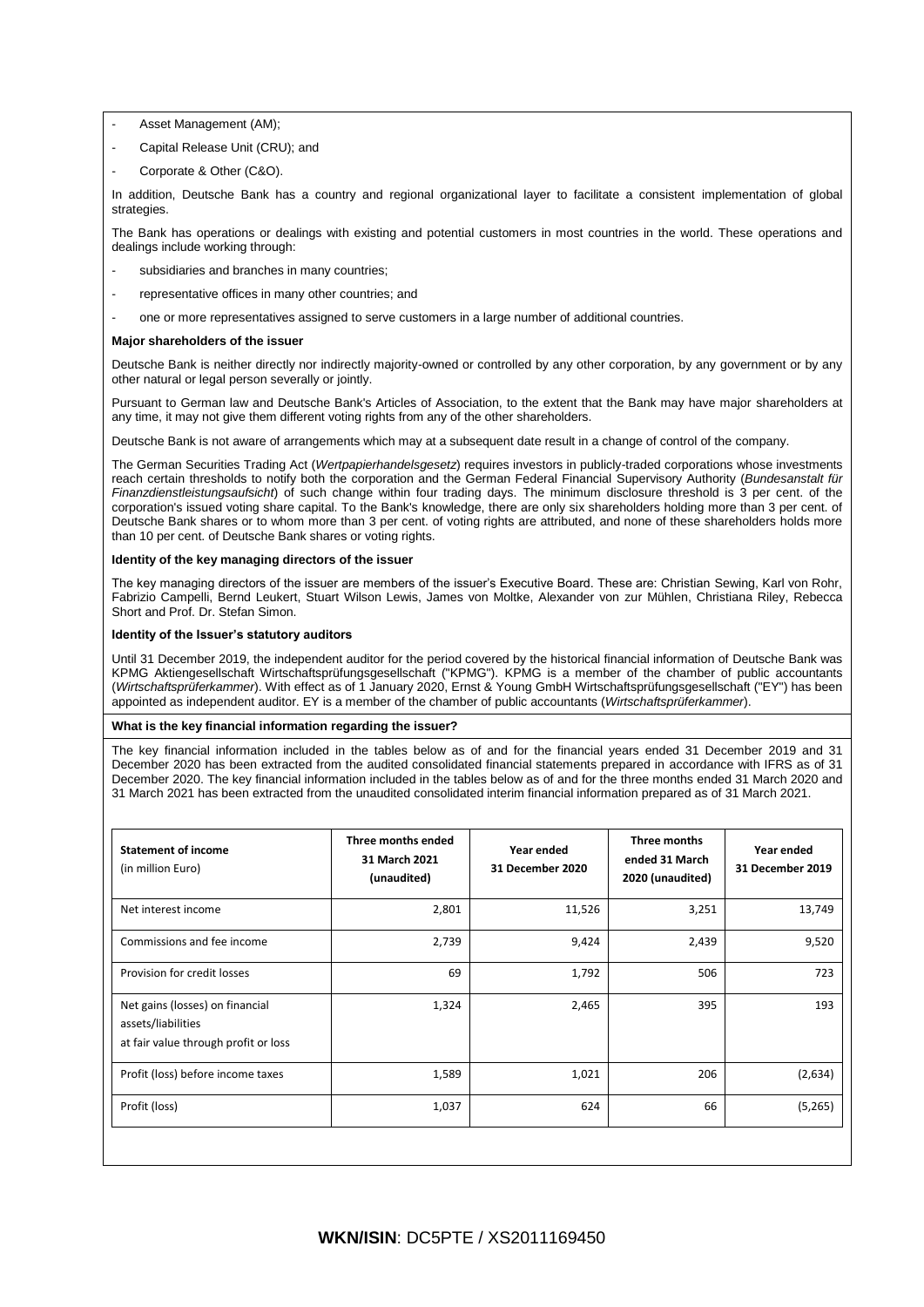| <b>Balance sheet</b><br>(amounts in million Euro) | 31 March 2021<br>(unaudited) | 31 December 2020 | 31 December 2019 |
|---------------------------------------------------|------------------------------|------------------|------------------|
| Total assets                                      | 1,317,126                    | 1,325,259        | 1,297,674        |
| Senior debt                                       | 89,626                       | 93,391           | 101,187          |
| Subordinated debt                                 | 8,487                        | 7,352            | 6,934            |
| Loans at amortized cost                           | 435,362                      | 426,995          | 429,841          |
| Deposits                                          | 577,796                      | 568,031          | 572,208          |
| Total equity                                      | 63,557                       | 62,196           | 62,160           |
| Common Equity Tier 1 capital ratio                | 13.7%                        | 13.6%            | 13.6%            |
| Total capital ratio (fully loaded)                | 17.8%                        | 17.3 %           | 17.4%            |
| Leverage ratio (fully loaded)                     | 4.6%                         | 4.7%             | 4.2%             |

# **What are the key risks that are specific to the issuer?**

The Issuer is subject to the following key risks:

**Macroeconomic, Geopolitical and Market Environment:** As a global investment bank with a large private client franchise, our businesses are materially affected by global macroeconomic and financial market conditions. Significant risks exist that could negatively affect the results of operations and financial condition in some of our businesses as well as our strategic plans, including risks posed by the COVID-19 pandemic, deterioration of the economic outlook for the euro area and slowing in emerging markets, trade tensions between the United States and China as well between the United States and Europe, inflation risks and other geopolitical risks.

**Business and Strategy:** Our results of operation and financial condition have in the past been negatively impacted by the challenging market environment, uncertain macroeconomic and geopolitical conditions, lower levels of client activity, increased competition and regulation, and the immediate impact of our strategic decisions. If we are unable to improve our profitability, we may be unable to meet our strategic aspirations, and may have difficulty maintaining capital, liquidity and leverage at levels expected by market participants and our regulators.

**Regulation and Supervision:** Regulatory reforms enacted and proposed in response to weaknesses in the financial sector, together with increased regulatory scrutiny more generally, have had and continue to have a significant impact on us and may adversely affect our business and ability to execute our strategic plans. Competent regulators may prohibit us from making dividend payments or payments on our regulatory capital instruments or take other actions if we fail to comply with regulatory requirements.

**Capital Requirements:** Regulatory and legislative changes require us to maintain increased capital and bail-inable debt (debt that can be bailed in in resolution) and abide by tightened liquidity requirements. These requirements may significantly affect our business model, financial condition and results of operations as well as the competitive environment generally. Any perceptions in the market that we may be unable to meet our capital or liquidity requirements with an adequate buffer, or that we should maintain capital or liquidity in excess of these requirements or another failure to meet these requirements could intensify the effect of these factors on our business and results.

**Internal Control Environment:** A robust and effective internal control environment and adequate infrastructure (comprising people, policies and procedures, processes, controls assurance and IT systems) are necessary to ensure that we conduct our business in compliance with the laws, regulations and associated supervisory expectations applicable to us. We have identified the need to strengthen our internal control environment and infrastructure and have embarked on initiatives to accomplish this. If these initiatives are not successful or proceed too slowly, our reputation, regulatory position and financial condition may be materially adversely affected, and our ability to achieve our strategic ambitions may be impaired**.**

**Litigation, Regulatory Enforcement Matters and Investigations:** We operate in a highly and increasingly regulated and litigious environment, potentially exposing us to liability and other costs, the amounts of which may be substantial and difficult to estimate, as well as to legal and regulatory sanctions and reputational harm. We and our subsidiaries are involved in various litigation proceedings, including civil class action lawsuits, arbitration proceedings and other disputes with third parties, as well as regulatory proceedings and investigations by both civil and criminal authorities in jurisdictions around the world.

#### **Section C – Key information on the securities**

### **What are the main features of the securities?**

### **Type of securities**

The Securities are *Certificates*.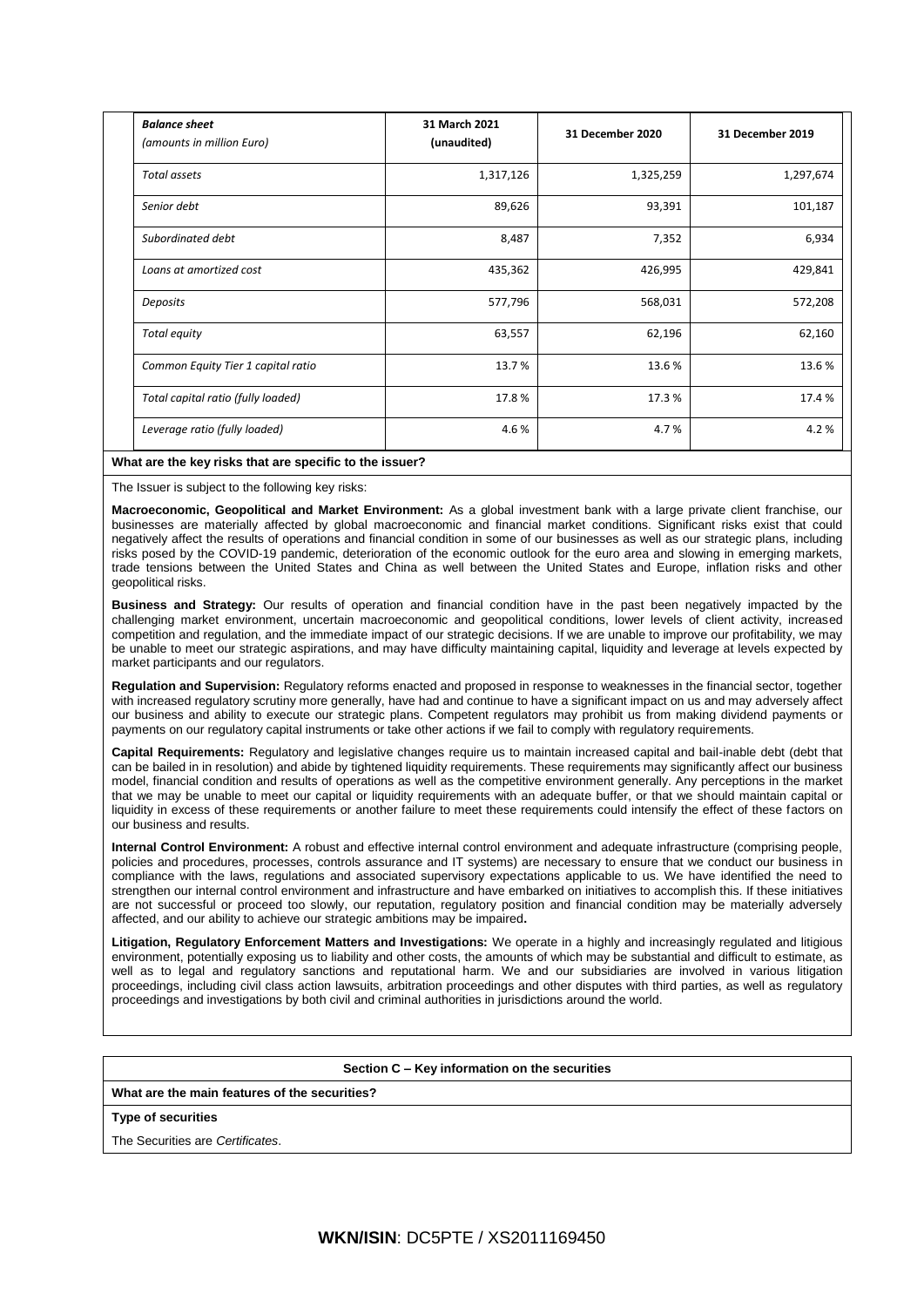#### **Class of securities**

The Securities will be represented by a global security (the "**Global Security**"). No definitive Securities will be issued. The Securities will be issued in bearer form.

# **Securities identification number(s) of the securities**

ISIN: XS2011169450 / WKN: DC5PTE

#### **Applicable law of the securities**

The Securities will be governed by German law. The constituting of the Securities may be governed by the laws of the jurisdiction of the Clearing Agent.

#### **Restrictions on the free transferability of the securities**

Each Security is transferable in accordance with applicable law and any rules and procedures for the time being of any Clearing Agent through whose books such Security is transferred.

#### **Status of the securities**

The Securities constitute unsecured and unsubordinated preferred liabilities of the Issuer ranking *pari passu* among themselves and *pari passu* with all other unsecured and unsubordinated preferred liabilities of the Issuer, subject, however, to statutory priorities conferred to certain unsecured and unsubordinated preferred liabilities in the event of Resolution Measures imposed on the Issuer or in the event of the dissolution, liquidation, Insolvency, composition or other proceedings for the avoidance of Insolvency of, or against, the Issuer.

#### **Ranking of the securities**

The ranking of the Issuer's liabilities in insolvency or in the event of the imposition of Resolution Measures, such as a bail-in, is determined by German law. The Securities are unsecured unsubordinated preferred liabilities that would rank higher than the Issuer's regulatory capital, its subordinated liabilities and its unsecured unsubordinated non-preferred liabilities. The liabilities under the Securities rank *pari passu* with other unsecured unsubordinated preferred liabilities of the Issuer, including but not limited to derivatives, structured products and deposits not subject to protection. The liabilities under the Securities rank below liabilities protected in Insolvency or excluded from Resolution Measures, such as certain protected deposits.

#### **Rights attached to the securities**

The Securities provide holders of the Securities, on redemption or upon exercise, subject to a total loss, with a claim for payment of a cash amount.

The Conditional Capital Protection Certificate is conditionally capital protected at maturity at an amount specified in the Final Terms and linked to the performance of the Underlying. This conditional capital protection means that redemption of the Conditional Capital Protection Certificate at maturity is promised at an amount specified in the Final Terms, only if the conditions specified in the Final Terms are met. If the conditions specified in the Final Terms are not met, this may result in the total loss of the capital invested. The redemption, which will not take place until maturity, is not guaranteed by a third party, but solely assured by the Issuer and is therefore dependent on the Issuer's ability to meet its payment obligations.

#### Redemption at maturity

If a Capital Protection Lock-in Event has occurred, investors receive a minimum of the Conditional Capital Protection Amount and a maximum of the Maximum Amount on the Settlement Date.

- a) If the Final Reference Level is equal to or above the Cap, investors receive the Maximum Amount on the Settlement Date.
- b) If the Final Reference Level is equal to or above the Strike, but below the Cap, investors participate in both the positive and the negative performance of the Underlying at maturity, based on the Initial Reference Level with negative performance being taken into account only down to the level of the Strike.
- c) If the Final Reference Level is below the Strike, investors receive the Conditional Capital Protection Amount on the Settlement Date.

If a Capital Protection Lock-in Event has not occurred, investors receive a minimum of zero and a maximum of the Maximum Amount on the Settlement Date.

- a) If the Final Reference Level is equal to or above the Cap, investors receive the Maximum Amount on the Settlement Date.
- b) If the Final Reference Level is equal to or above the Strike, but below the Cap, investors participate in both the positive and the negative performance of the Underlying at maturity, based on the Initial Reference Level, with negative performance being taken into account only down to the level of the Strike.
- c) If the Final Reference Level is below the Strike but equal to or above the Barrier, investors receive the Conditional Capital Protection Amount on the Settlement Date.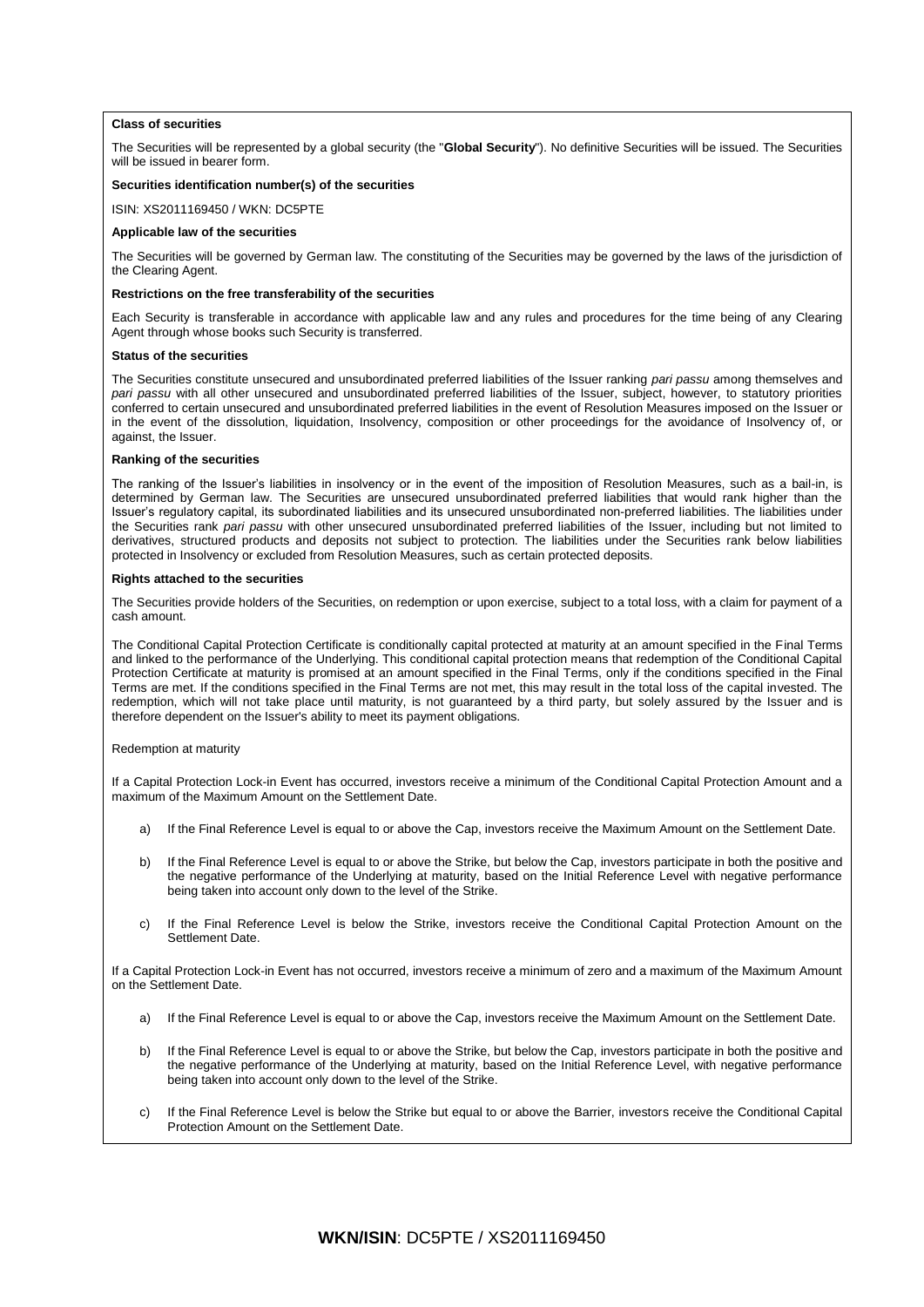d) If the Final Reference Level is below the Barrier, investors participate in the performance of the Underlying at maturity, based on the Initial Reference Level, and up to a total loss of the capital invested.

In return for the conditional capital protection, investors limit their possible return to the Maximum Amount.

During the term investors receive no payment of current income, such as interest.

| Security Type                            | Certificate / Conditional Capital Protection Certificate                                                                                                                                                                 |
|------------------------------------------|--------------------------------------------------------------------------------------------------------------------------------------------------------------------------------------------------------------------------|
| <b>Issue Price</b>                       | USD 100 per Certificate                                                                                                                                                                                                  |
| <b>Nominal Amount</b>                    | USD 100 per Certificate                                                                                                                                                                                                  |
| <b>Issue Date</b>                        | 30 September 2021                                                                                                                                                                                                        |
| Initial Reference Level                  | The Reference Level on the Initial Valuation Date                                                                                                                                                                        |
| <b>Final Reference Level</b>             | The Reference Level on the Valuation Date                                                                                                                                                                                |
| Reference Level                          | In respect of any day, an amount (which shall be deemed to be a monetary value in the Settlement<br>Currency) equal to the Relevant Reference Level Value on such day quoted by or published on the<br>Reference Source. |
| <b>Relevant Reference</b><br>Level Value | The official closing level of the Underlying on the Reference Source                                                                                                                                                     |
| <b>Initial Valuation Date</b>            | 30 September 2021                                                                                                                                                                                                        |
| <b>Valuation Date</b>                    | 23 September 2026                                                                                                                                                                                                        |
| Maximum Amount                           | 160% of the Issue Price                                                                                                                                                                                                  |
| <b>Settlement Date</b>                   | 30 September 2026 or, if such day is not a Business Day, the Settlement Date is postponed to the<br>next day which is a Business Day.                                                                                    |
| Coupon Payment                           | Coupon Payment does not apply                                                                                                                                                                                            |
| <b>Strike</b>                            | 100 per cent. of the Initial Reference Level                                                                                                                                                                             |
| Cap                                      | 160 per cent. of the Initial Reference Level                                                                                                                                                                             |
| Barrier                                  | 70 per cent. of the Initial Reference Level                                                                                                                                                                              |
| <b>Participation Factor</b>              | 100%                                                                                                                                                                                                                     |
| Capital Protection Lock-<br>in Event     | A Capital Protection Lock-in Event is deemed to have occurred if the Reference Level is equal to or<br>greater than the Capital Protection Lock-in Threshold on any Capital Protection Lock-in Observation<br>Date       |
| Capital Protection Lock-                 | 115% of the Initial Reference Level                                                                                                                                                                                      |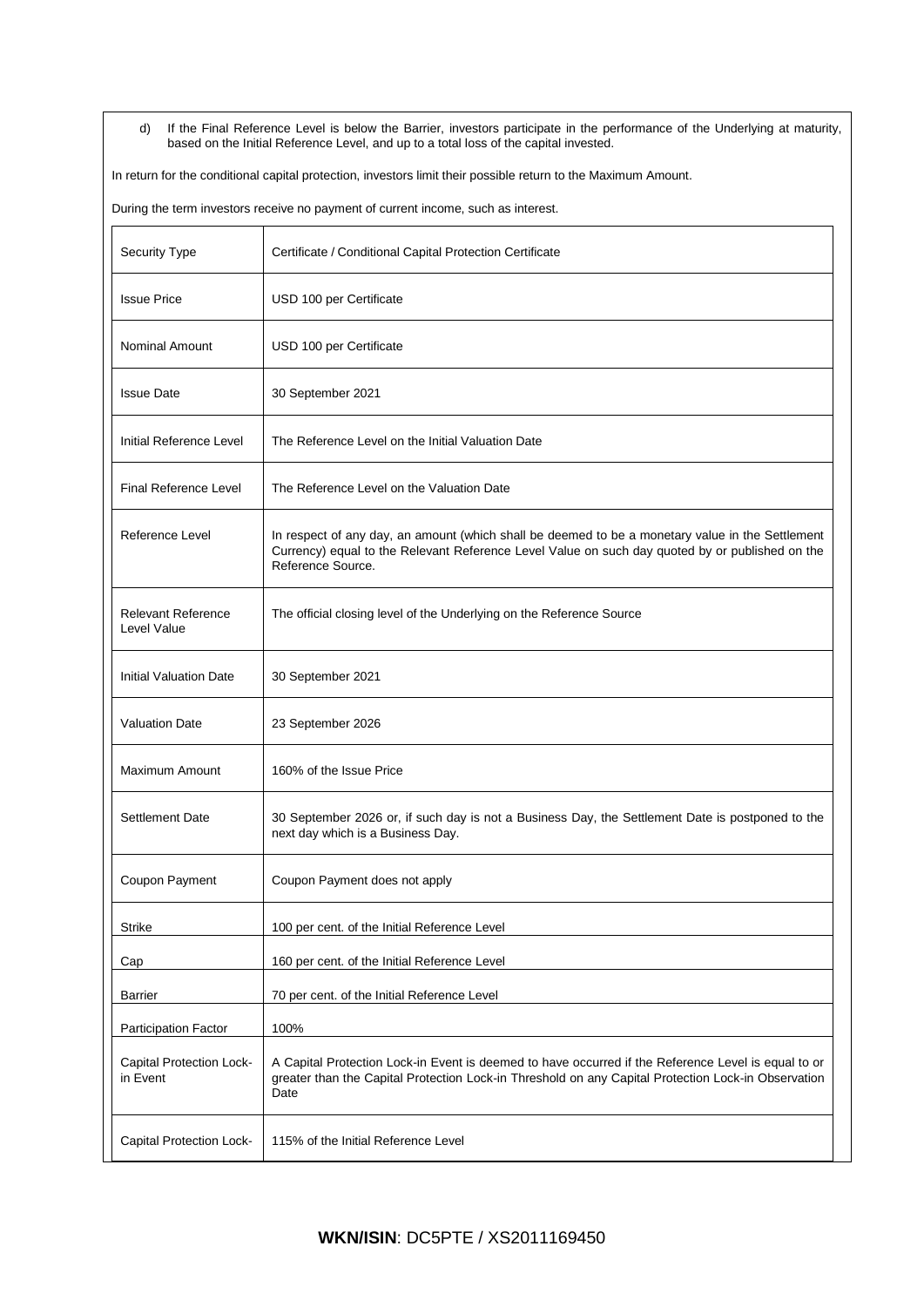| in Threshold                                           |                                                                                                                                                                                                                                            |  |  |
|--------------------------------------------------------|--------------------------------------------------------------------------------------------------------------------------------------------------------------------------------------------------------------------------------------------|--|--|
| <b>Capital Protection Lock-</b><br>in Observation Date | 30 September 2022, 29 September 2023, 30 September 2024, 30 September 2025 and 23<br>September 2026                                                                                                                                        |  |  |
| Cash Amount                                            | 1) If a Capital Protection Lock-in Event has occurred:                                                                                                                                                                                     |  |  |
|                                                        | (a) if the Final Reference Level is less than the Strike, the Conditional Capital Protection<br>Amount;                                                                                                                                    |  |  |
|                                                        | (b) if the Final Reference Level is equal to or above the Strike, but below the Cap, an<br>amount equal to the sum of (i) USD 100 and (ii) the product of USD 100, the Participation<br>Factor and the difference of $(x)$ and $(y)$ where |  |  |
|                                                        | (x) is the quotient of:                                                                                                                                                                                                                    |  |  |
|                                                        | (A) the Final Reference Level (as numerator) and                                                                                                                                                                                           |  |  |
|                                                        | (B) the Initial Reference Level (as denominator)                                                                                                                                                                                           |  |  |
|                                                        | and                                                                                                                                                                                                                                        |  |  |
|                                                        | (y) is 1;                                                                                                                                                                                                                                  |  |  |
|                                                        | (c) if the Final Reference Level is equal to or above the Cap, the Maximum Amount.                                                                                                                                                         |  |  |
|                                                        | provided that the Cash Amount will not be greater than the Maximum Amount.                                                                                                                                                                 |  |  |
|                                                        | 2) If a Capital Protection Lock-in Event has not occurred:                                                                                                                                                                                 |  |  |
|                                                        | (a) if the Final Reference Level is less than the Strike but equal to or above the Barrier,<br>the Nominal Amount;                                                                                                                         |  |  |
|                                                        | (b) If the Final Reference Level is below the Barrier, the quotient of the Final Reference<br>Level (as numerator) and the Initial Reference Level (as denominator), multiplied by the<br>Nominal Amount;                                  |  |  |
|                                                        | (c) if the Final Reference Level is equal to or above the Strike, but below the Cap, an<br>amount equal to the sum of (i) USD 100 and (ii) the product of USD 100, the Participation<br>Factor and the difference of $(x)$ and $(y)$ where |  |  |
|                                                        | (x) is the quotient of:                                                                                                                                                                                                                    |  |  |
|                                                        | (A) the Final Reference Level (as numerator) and                                                                                                                                                                                           |  |  |
|                                                        | (B) the Initial Reference Level (as denominator)                                                                                                                                                                                           |  |  |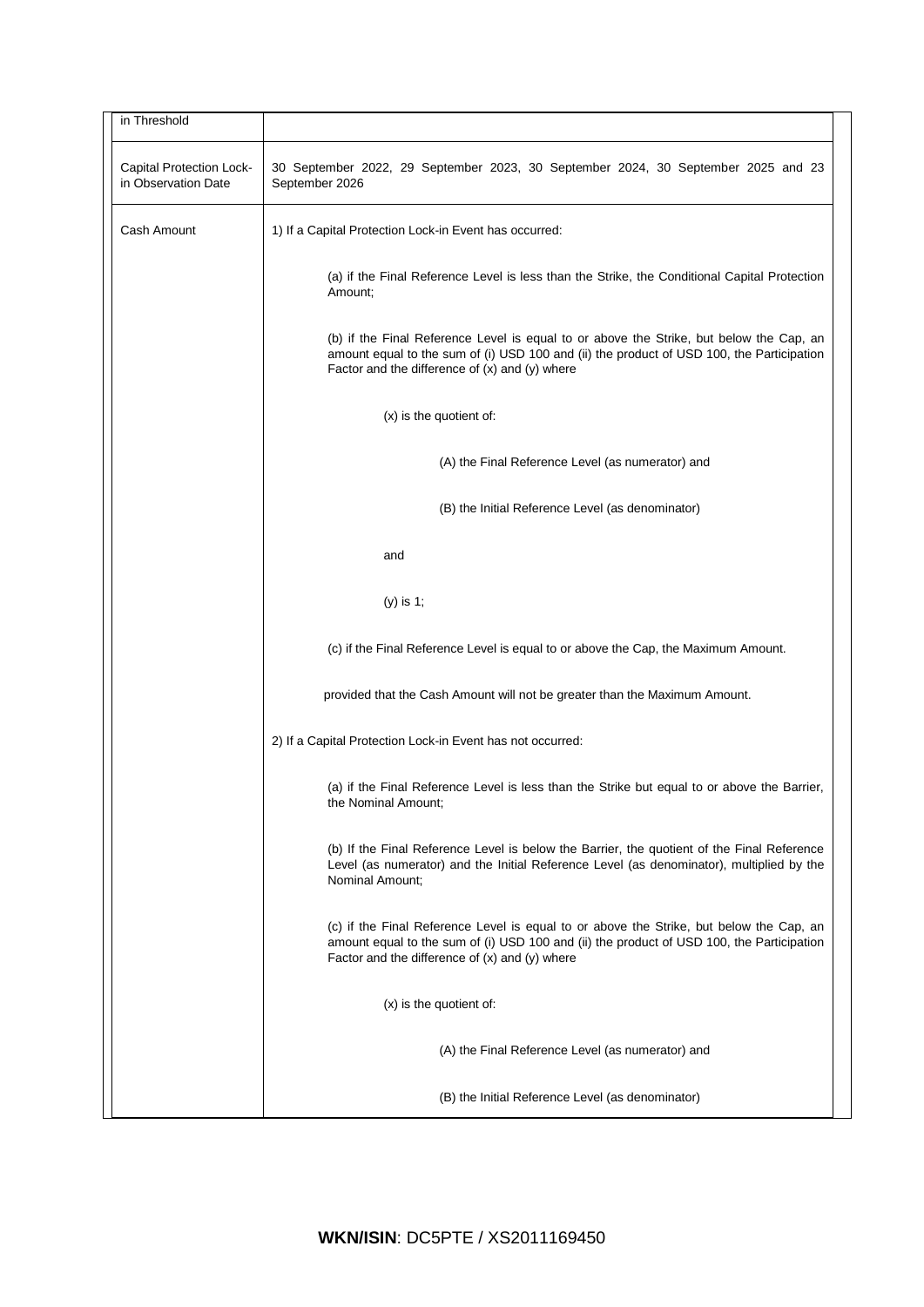|                                                        | and                                                                                |  |
|--------------------------------------------------------|------------------------------------------------------------------------------------|--|
|                                                        | $(y)$ is 1;                                                                        |  |
|                                                        | (d) if the Final Reference Level is equal to or above the Cap, the Maximum Amount. |  |
|                                                        | provided that the Cash Amount will not be greater than the Maximum Amount.         |  |
| <b>Conditional Capital</b><br><b>Protection Amount</b> | 100 percent of the Issue Price                                                     |  |

| Number of Securities:                         | up to 500,000 Securities at USD 100.00 each with an aggregate nominal amount of up to USD<br>50,000,000 |  |  |
|-----------------------------------------------|---------------------------------------------------------------------------------------------------------|--|--|
| Currency:                                     | United States Dollar ("USD")                                                                            |  |  |
| Name and address of<br>the Paying Agent:      | Deutsche Bank AG                                                                                        |  |  |
|                                               | Via Filippo Turati 27                                                                                   |  |  |
|                                               | 20121 Milan                                                                                             |  |  |
|                                               | Italy                                                                                                   |  |  |
| Name and address of<br>the Calculation Agent: | Deutsche Bank AG                                                                                        |  |  |
|                                               | Taunusanlage 12                                                                                         |  |  |
|                                               | 60325 Frankfurt am Main                                                                                 |  |  |
|                                               | Germany                                                                                                 |  |  |
| Underlying                                    | Type: Index                                                                                             |  |  |
|                                               | Name: S&P 500 index                                                                                     |  |  |
|                                               | Index Sponsor: Standard & Poor's, a division of The McGraw-Hill Companies, Inc. ("S&P")                 |  |  |

# **Information on the historical and ongoing performance of the Underlying and its volatility can be obtained on the public website under www. standardandpoors.com on the pages Bloomberg SPX Index and Reuters Code .SPX**

### **Limitations to the rights attached to the Securities**

Under the conditions set out in the Terms and Conditions, the Issuer is entitled to terminate the Securities and to amend the Terms and Conditions.

### **Where will the securities be traded?**

Application will be made to admit to trading the Securities on the multilateral trading facility (MTF) EuroTLX of EuroTLX SIM S.p.A., which is not a regulated market for the purposes of Directive 2014/65/EU (as amended).

### **What are the key risks that are specific to the securities?**

### **Risks at Maturity**

If no Capital Protection Lock-in Event has occurred and the Final Reference Level is below the Barrier, the Conditional Capital Protection Certificate involves a risk of loss if the redemption amount equal to the percentage of the Initial Issue Price or Amount specified in the Final Terms is lower than the purchase price of this product. In such a case, investors will suffer a loss, the amount of which will be greater, the lower the price or level of the Underlying at maturity. In the worst-case scenario, this may result in the total loss of the capital invested. This will occur if the Final Reference Level on the Valuation Date is zero.

### **Risks associated with Market Disruptions**

Subject to certain conditions being met, the Calculation Agent may determine that a Market Disruption has occurred. This means that the price or level of the Underlying cannot be determined, at least temporarily. Market Disruptions may occur on an exchange relevant for the Underlying, particularly in the event of trade interruptions. This may have an effect on the timing of valuation and may delay payments on or the settlement of the Securities.

### **Risks associated with Adjustment and Termination Events**

Subject to certain conditions being met, the Issuer may replace Underlyings, adjust the Final Terms or terminate the Securities. In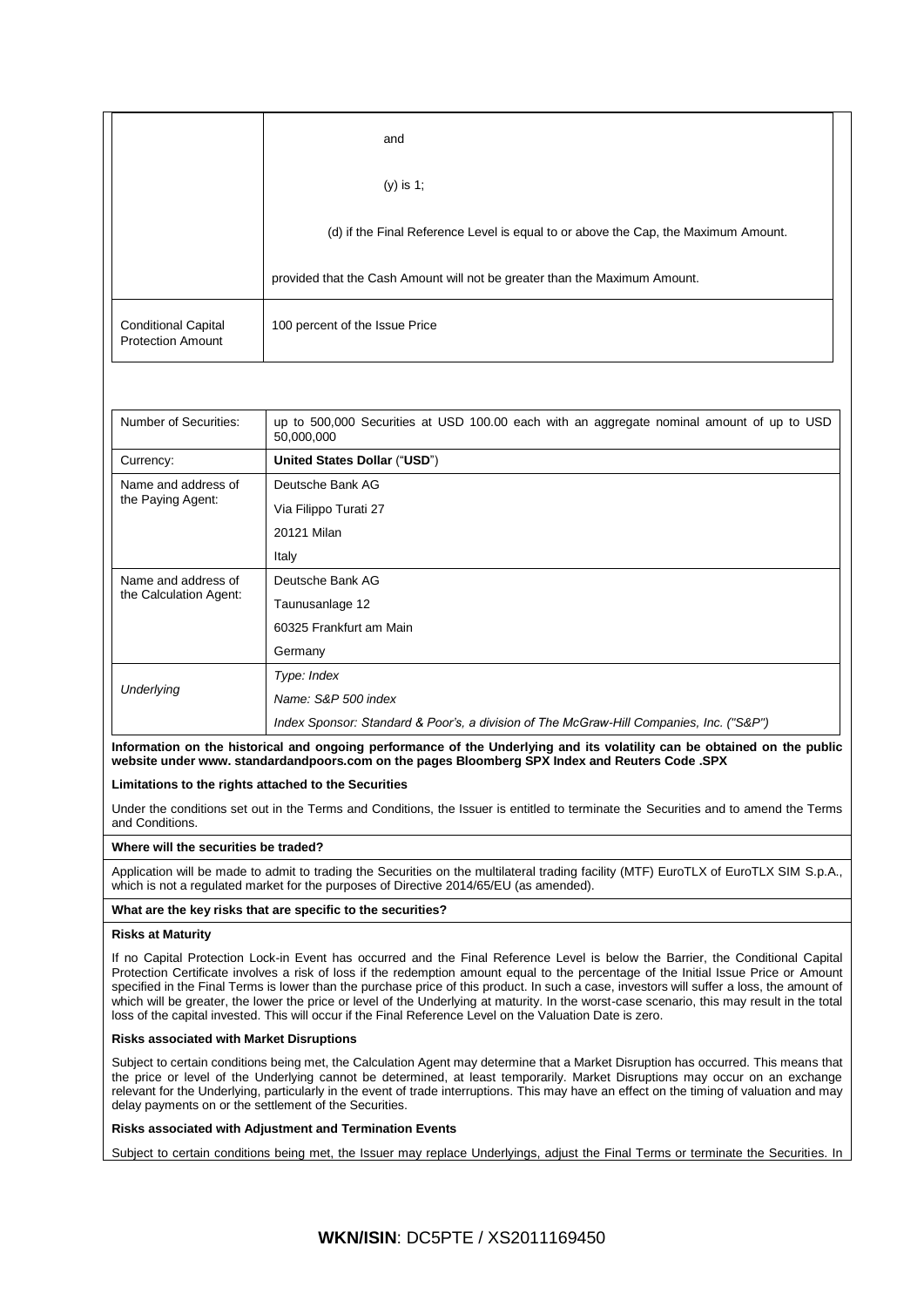case of a termination, the Issuer will pay, usually prior to the scheduled settlement date of the Securities, an amount determined by the Calculation Agent. Such amount may be significantly less than an investor's initial investment in Securities and in certain circumstances may be zero.

Any adjustment or termination of the Securities or replacement of an Underlying may lead to a loss in value of the Securities or may at maturity lead to the realisation of losses or even to the total loss of the invested amount. It is also not excluded that an adjustment measure will later prove to be incorrect or to be disadvantageous for Securityholders. A Securityholder could also be put in an economically worse position by the adjustment measure than before such adjustment measure.

#### **Risks associated with Underlying**

Market risk is the most significant cross-product risk factor in connection with Underlyings of all kinds. An investment in Securities linked to any Underlying may bear similar market risks to a direct investment in the relevant index**.**

The performance of Securities depends on the performance of the price or level of the Underlying and therefore on the value of the embedded option. This value may be subject to major fluctuations during the term. The higher the volatility of the Underlying is, the greater the expected intensity of such fluctuations is. Changes in the price or level of the Underlying will affect the value of the Securities, but it is impossible to predict whether the price or level of the Underlying will rise or fall.

Securityholders thus bear the risk of unfavourable performance of the Underlying, which may lead to loss in value of the Securities or a reduction of the cash amount, up to and including total loss.

#### **Exchange rate / currency risks**

An investment in the Securities involves exchange rate and/or currency risks if the Settlement Currency of the Securities is different from the currency of a Securityholder's home jurisdiction. In addition to the risk of an adverse development of the Underlying there is the risk of a loss in value of the relevant rate of exchange which can, respectively, offset any favourable development of the Underlying.

#### **The Securities may be Illiquid**

It is not possible to predict if and to what extent a secondary market may develop in the Securities or at what price the Securities will trade in the secondary market or whether such market will be liquid. Insofar and as long as the Securities are listed or quoted or admitted to trading on a stock exchange, no assurance is given that any such listing or quotation or admission to trading will be maintained. Higher liquidity does not necessarily result from a listing, quotation or admission to trading.

If the Securities are not listed or quoted or admitted to trading on any stock exchange or quotation system, pricing information for the Securities may be more difficult to obtain and the liquidity of the Securities may be adversely affected. The liquidity of the Securities may also be affected by restrictions on offers and sales of the Securities in some jurisdictions.

Even where an investor is able to realise its investment in the Securities by selling this may be at a substantially lower value than its original investment in the Securities. Depending on the structure of the Securities, the realisation value at any time may be zero (0), which means a total loss of the capital invested. In addition, a transaction fee may be payable in respect of a sale of the Securities.

#### **Regulatory Bail-in and other Resolution Measures**

Laws enable the competent resolution authority to also take measures in respect of the Securities. These measures may have an adverse effect on the Securityholders.

If the legal requirements are met in respect of the Issuer, Bafin as the resolution authority, may, in addition to other measures, write down Securityholders' claims from the Securities in part or in full or convert them into equity (shares) of the Issuer ("**Resolution Measures**"). Other Resolution Measures available include (but are not limited to) transferring the Securities to another entity, varying the terms and conditions of the Securities (including, but without limitation to, varying the maturity of the Securities) or cancelling the Securities. The competent resolution authority may apply Resolution Measures individually or in any combination.

If the resolution authority takes Resolution Measures, Securityholders bear the risk of losing their claims from the Securities. In particular, this includes their claims for payment of the cash amount or redemption amount or for delivery of the delivery item.

# **Section D – Key information on the offer of securities to the public and/or the admission to trading on a regulated market**

#### **Under which conditions and timetable can I invest in this security?**

**General terms, conditions and expected timetable of the offer**

#### **Offering Period**

The offer of the Securities starts on 26 July 2021 and ends with the close of 27 September 2021 (end of primary market). In any case the offer ends with expiry of the validity of the Prospectus, unless another prospectus provides for a continued offer.

The Issuer reserves the right for any reason to reduce the number of Securities offered.

### **Cancellation of the issuance of the** *Securities*

The Issuer reserves the right for any reason to cancel the issuance of the Securities.

**Early closing of the offering period of the Securities**

The Issuer reserves the right for any reason to close the Offering Period early.

**Categories of potential investors to which the Securities are offered and whether tranche(s) have been reserved for certain**